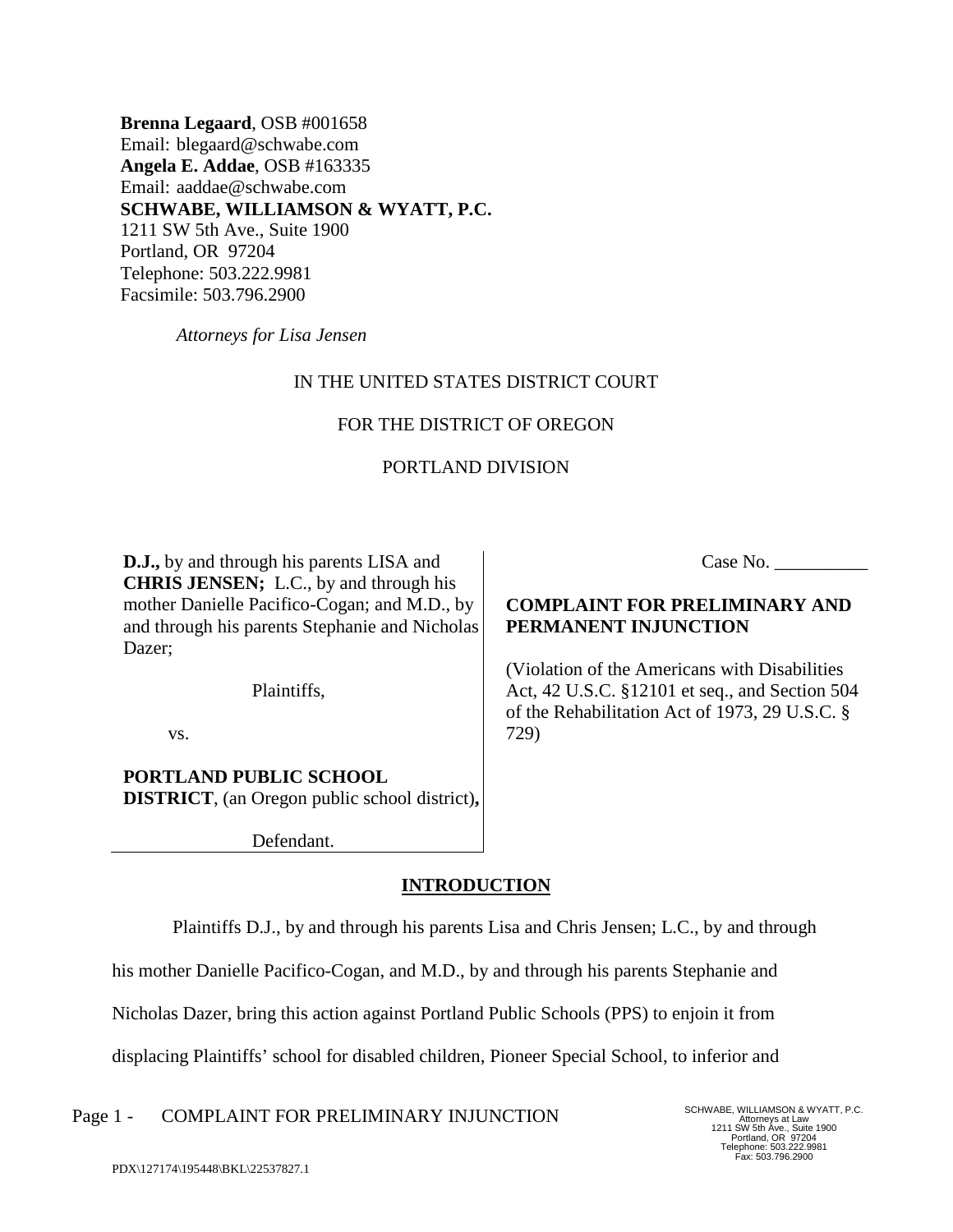inadequate buildings in order to make room for a program for gifted and talented children. In deciding to displace Plaintiffs' school, Defendant PPS acted in violation of the Americans with Disabilities Act and the Rehabilitation Act by discriminating against Plaintiffs on the basis of their disabilities.

Upon information and belief as well as the investigation of counsel, Plaintiffs allege that at all times material:

### **JURISDICTION AND VENUE**

1. Jurisdiction is conferred on this Court pursuant to 28 USC § 1331, as this action arises under the Americans with Disabilities Act, 42 U.S.C. §12101 et seq. ("the ADA"), and Section 504 of the Rehabilitation Act of 1973, 29 U.S.C. § 729 ("Section 504").

2. Venue is proper in this District under 28 U.S.C. § 1391(b) because all parties reside in Portland, Oregon, and because a substantial portion of the events described in this complaint occurred in Portland, Oregon, within the boundaries of the Portland Division of the District of Oregon.

#### **THE PARTIES**

3. D.J. is a 13-year-old minor who resides in Portland, Oregon, within the boundaries of PPS. At the time of each violation herein, D.J. qualified as an individual with a disability within the meaning of the ADA and Section 504. Under the ADA and Section 504, PPS may not discriminate against him on the basis of his disability.

4. L.C. is a ten-year-old minor who resides in Portland, Oregon, within the boundaries of PPS. At the time of each violation herein, L.C. qualified as an individual with a disability within the meaning of the ADA and Section 504. Under the ADA and Section 504,

Page 2 - COMPLAINT FOR PRELIMINARY INJUNCTION SCHWABE, WILLIAMSON & WYATT, P.C.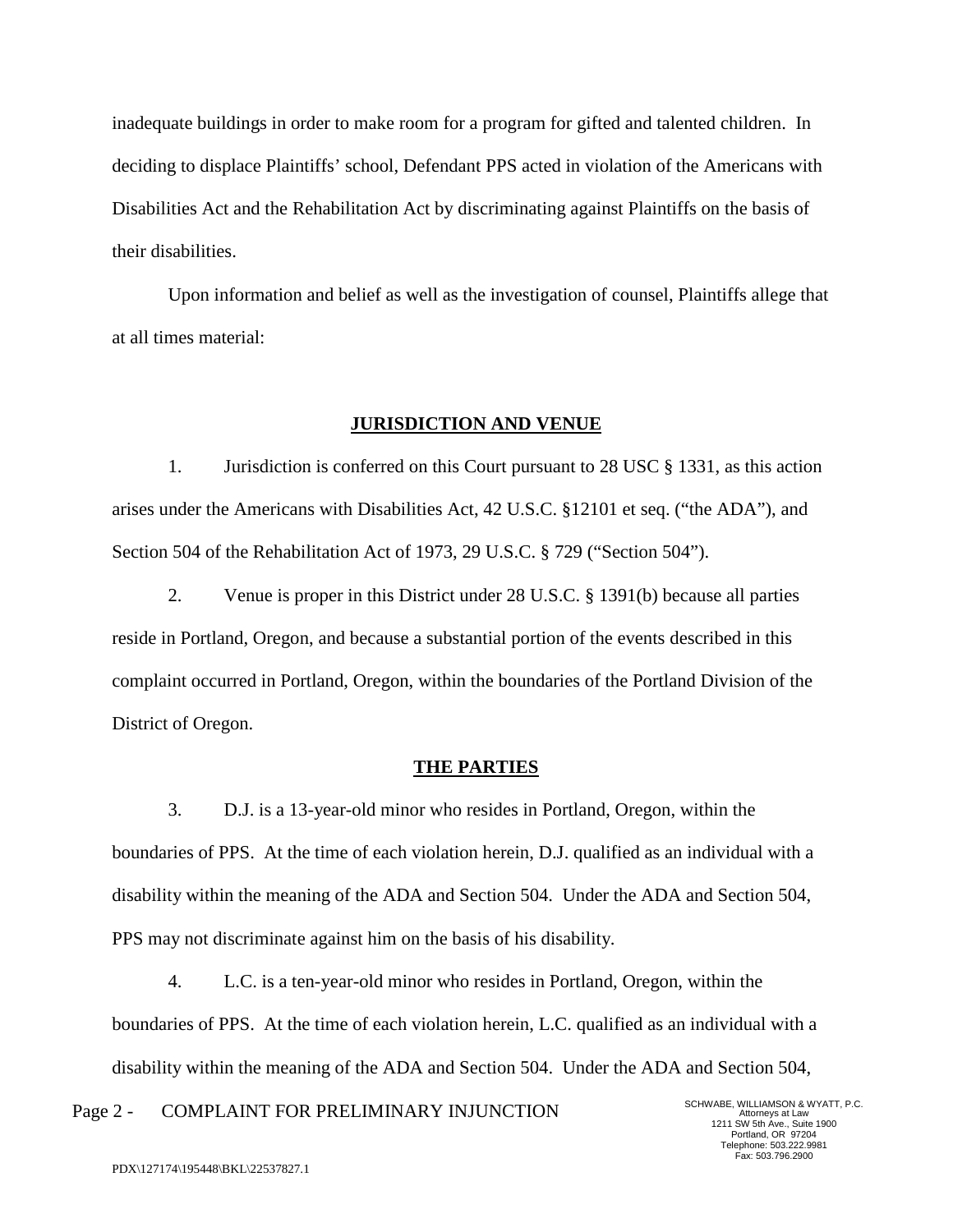PPS may not discriminate against him on the basis of his disability.

5. M.D. is an eleven-year-old minor who resides in Portland, Oregon, within the boundaries of PPS. At the time of each violation herein, L.C. qualified as an individual with a disability within the meaning of the ADA and Section 504. Under the ADA and Section 504, PPS may not discriminate against him on the basis of his disability.

6. Defendant PPS is an Oregon Public School District, authorized and chartered by the laws of the State of Oregon. PPS is a recipient of state and federal funding.

### **FACTUAL BACKGROUND**

1. The Pioneer Special School Program ("Pioneer") is a program within PPS. Pioneer serves children who are disabled as defined by the ADA and Section 504, who are enrolled in PPS, and who qualify for special education services under the IDEA. As a result of their disabilities, children who are placed at Pioneer are unable to be successful in any other PPS placement.

2. Pioneer students experience a range of disabilities that inhibit their success in a traditional educational environment. Many Pioneer students have developmental disabilities, struggle with mental illness, are recovering from emotional trauma, or have other disabling conditions that make them prone to disruptive outbursts. Some Pioneer students exhibit aggressive—or even violent—behaviors that cannot be safely or effectively managed in any other school placement. Most Pioneer students began their scholastic careers in less restrictive settings such as their neighborhood schools. They were moved to Pioneer subsequently when their neighborhood schools or special education placements (e.g., self-contained classrooms specifically for disabled children) determined that they could not safely manage these students'

Page 3 - COMPLAINT FOR PRELIMINARY INJUNCTION SCHWABE, WILLIAMSON & WYATT, P.C.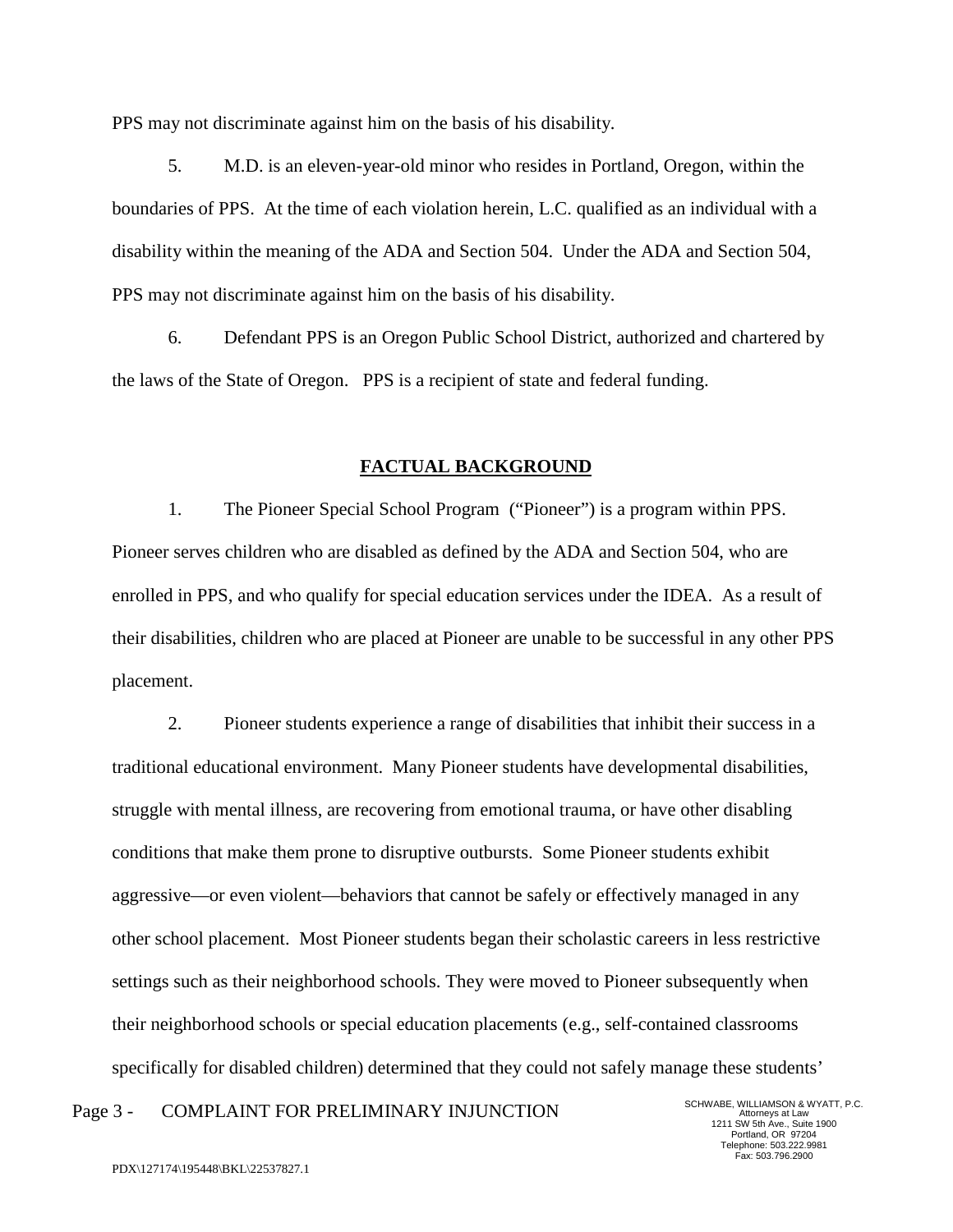behavior or meet their educational and therapeutic needs. Many Pioneer families have been informed that their children are not welcome in their neighborhood schools.

3. Additionally, PPS typically places children at Pioneer once they are discharged from residential treatment facilities. Pioneer staff ease their transition back to school by providing them with the skills they need to be successful in a less restrictive placement, such as a special education classroom within a comprehensive school, or a mainstream school or classroom.

4. If or when children gain the skills they need to be successful in less restrictive placements, they are transitioned to other school placements. Some children attend Pioneer during limited but critical periods in their lives; other children are so severely impacted by their disabilities that they will spend much of their scholastic careers at Pioneer.

5. For many students, Pioneer is a critical source of stability in lives that are chronically unstable. For example, many Pioneer students are survivors of sexual, physical, and/or emotional abuse. Approximately 40% of Pioneer students are currently in foster care. Approximately 75% have been in foster care at some point in their lives. Some of the Pioneer students entered foster care when they were removed from their families by the Oregon Department of Human Services (DHS) due to abuse, endangerment, and/or neglect. Others were voluntarily placed into foster care by parents or caretakers who could neither control nor cope with their children's violent behaviors. Some Pioneer children in DHS custody have lived in many different foster placements. The housing situation for a few Pioneer students is so egregious that they live in hotel rooms for lack of any foster placement at all. And a significant number of older students at Pioneer have had interactions with the criminal justice system.

Page 4 - COMPLAINT FOR PRELIMINARY INJUNCTION SCHWABE, WILLIAMSON & WYATT, P.C. 6. Pioneer students stem from a range of family circumstances—some of which are

Attorneys at Law 1211 SW 5th Ave., Suite 1900 Portland, OR 97204 Telephone: 503.222.9981 Fax: 503.796.2900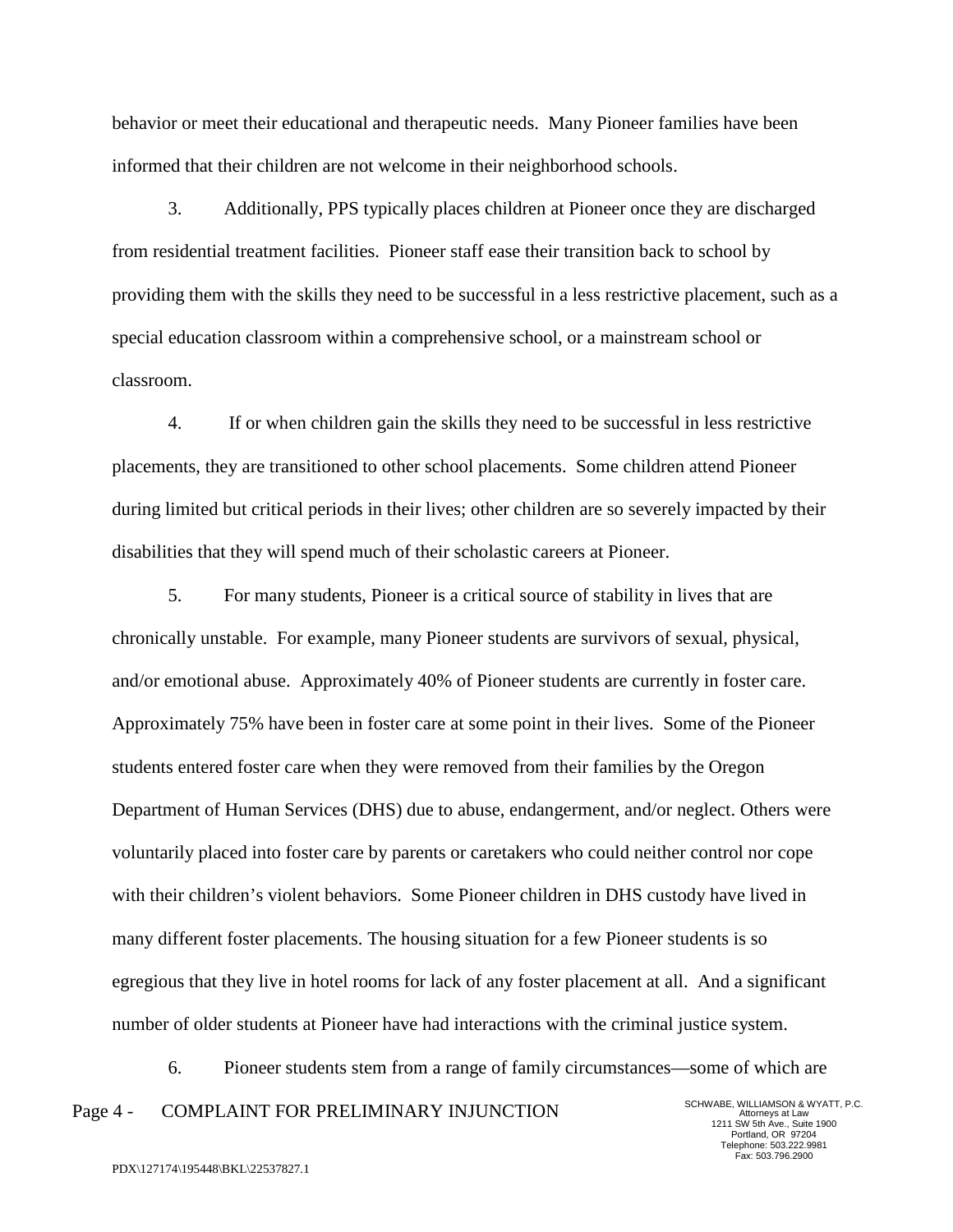extremely dire. Many, if not most, Pioneer families struggle with poverty, such that the Pioneer program provides free lunch to 100% of its student population. There are Pioneer students whose families are experiencing or have experienced homelessness. For some Pioneer students, having a family member or primary caregiver struggle with addiction or be engaged in prostitution is an unfortunate reality.

7. Many Pioneer children struggle with mental illness, including suicidal depression. Suicide attempts are not uncommon among Pioneer students. On at least two occasions, students have attempted suicide on Pioneer's campus. A few Pioneer students have taken their lives. Others have attempted to harm themselves by engaging in self-mutilation, for example. Some Pioneer students at times suffer acute mental health crises causing them to need immediate attention from on-site mental health professionals.

8. Several Pioneer students are profoundly impacted by neurodevelopmental conditions such as Autism Spectrum Disorder, and are learning to acquire basic functional skills such as speaking, understanding verbal communications, and basic self-care tasks such as toileting. The elementary-aged and adolescent Pioneer students who are learning toileting skills require diaper changes during the school day, and at times need bathing, or laundering and clothing replacement.

9. Pioneer students exhibit a broad range of academic skill levels. Most have a level of academic proficiency that is approximately three years below grade level, but some are several years ahead of grade level. The staff describes some of the advanced students as brilliant but profoundly inhibited by their inability to manage their emotions. Some highly intelligent students are unable to communicate verbally.

Page 5 - COMPLAINT FOR PRELIMINARY INJUNCTION SCHWABE, WILLIAMSON & WYATT, P.C. 10. Because of their disabilities or trauma induced by years of abuse and neglect,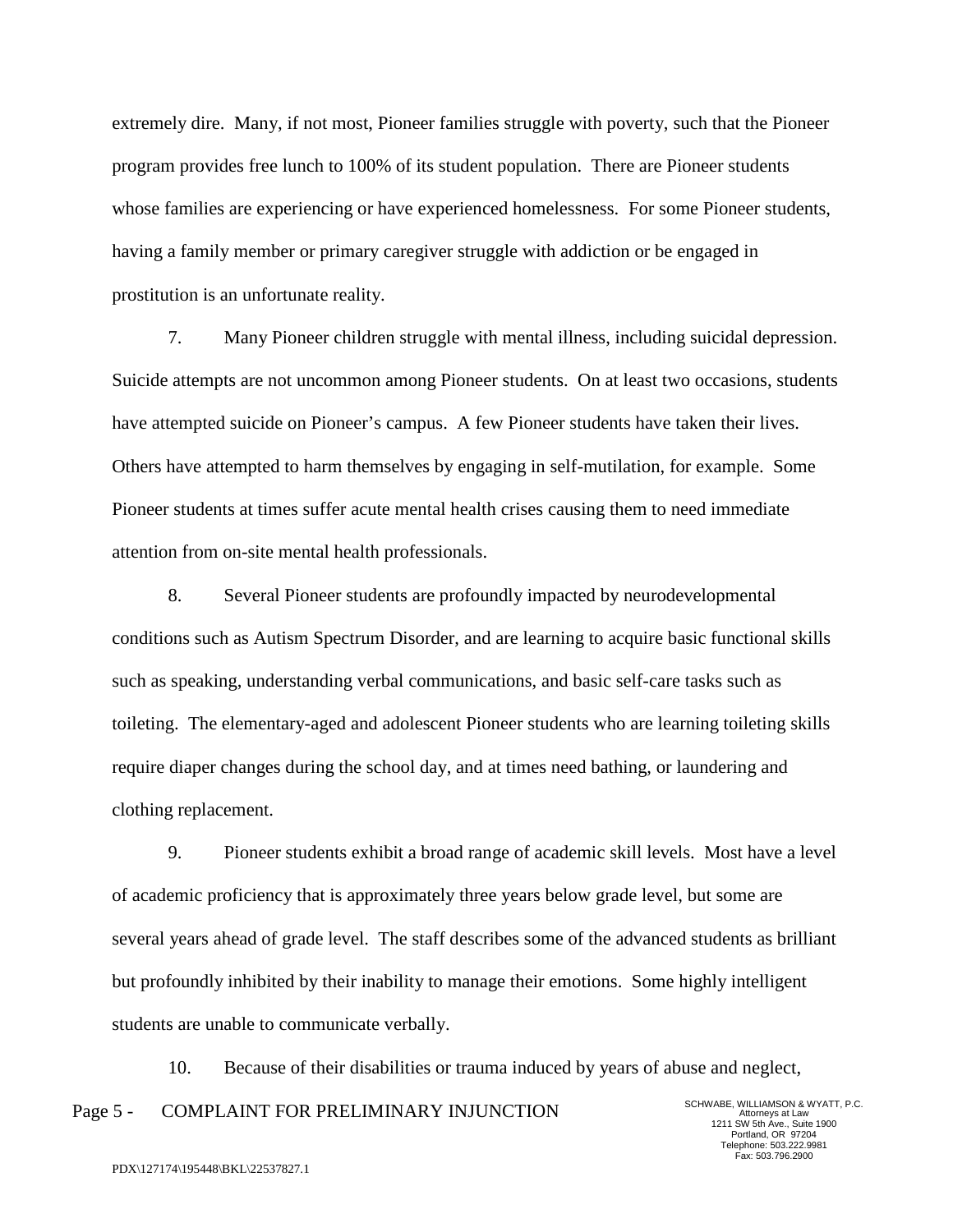forming social attachments and cultivating functional relationships often present a challenge for many Pioneer students. One of the most critical things they need from their educational experience is help building the social and emotional skills necessary to relate to other people. Otherwise, their life prospects are grim. When many of these children were placed in other PPS settings, they were bullied by other children and/or made to feel like bad children or failures by PPS staff who were not equipped with the skills, resources, or experience necessary to support the unique needs of Pioneer children.

11. At Pioneer, trained staff create meaningful opportunities for even children who have survived the most emotionally-damaging trauma to build successful relationships with their peers. Middle and high school children read to elementary school children in the library. During lunch in the cafeteria, children of different classes, ages, and abilities gather together to eat. They receive the coaching, support, and supervision they need to learn to help one another, practice their social skills, and build functional relationships. Pioneer's game room allows children to play games such as foosball with one another with the support and coaching of Pioneer staff to learn such skills as turn-taking, sharing, and appropriate social communication.

12. Because Pioneer students have such difficulty controlling their emotions and are prone to disruptive and even violent outbursts, Pioneer staff have developed procedures they follow in order to keep the student body as calm and emotionally regulated as possible. This requires taking affirmative action to minimize the disruption of other students, de-escalate emotionally escalated students, avoid, mitigate, and resolve conflicts between students, and maintain a calm, orderly school environment despite the frequent occurrence of disruptive behaviors.

Page 6 - COMPLAINT FOR PRELIMINARY INJUNCTION SCHWABE, WILLIAMSON & WYATT, P.C. 13. When a Pioneer student acts out disruptively or aggressively, Pioneer staff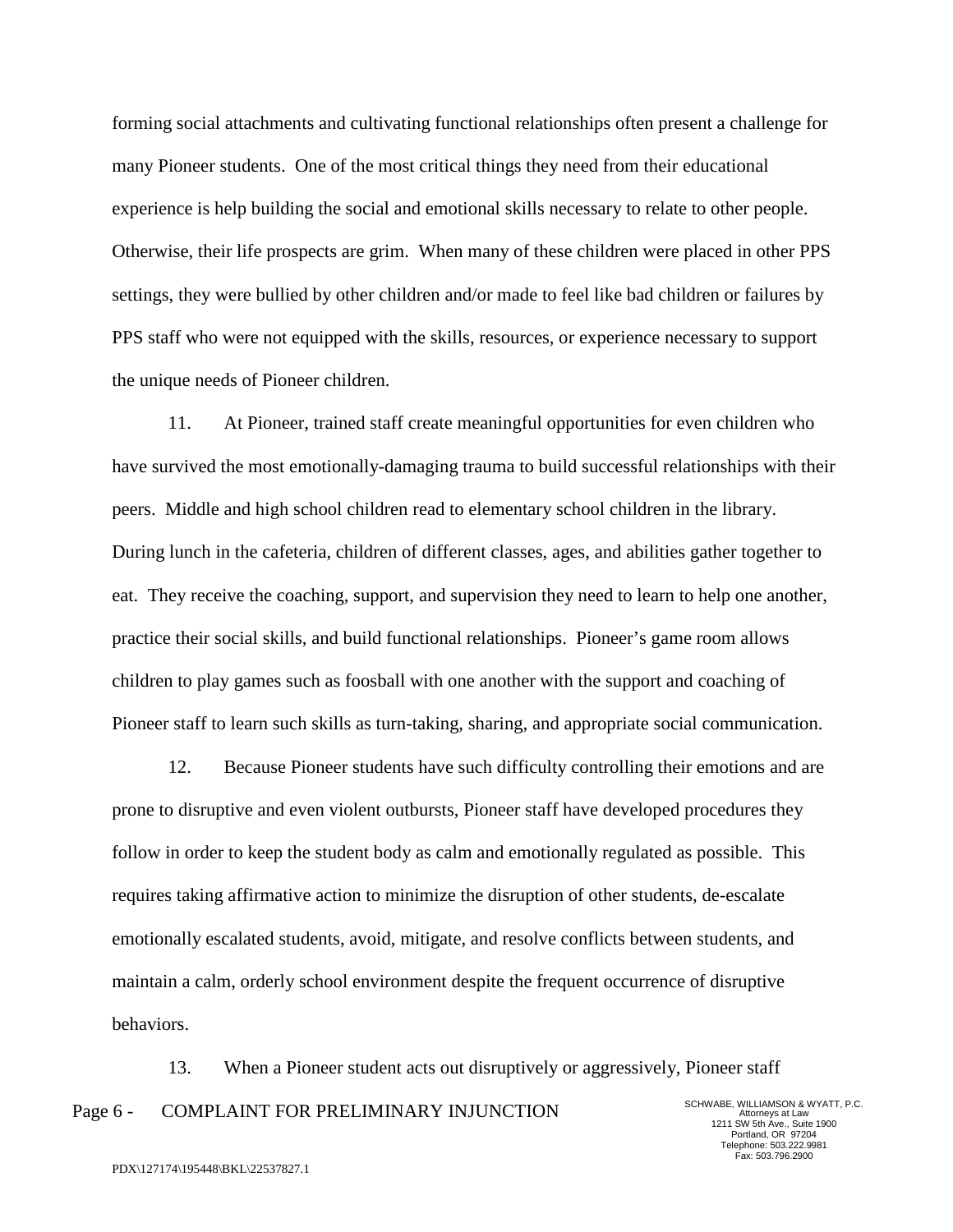promptly separate him or her from his or her peers to minimize the disruption to other students and to avoid causing other students to lose their emotional equilibrium. When disruptive or aggressive behavior occurs within a classroom, either the disruptive student is removed from the classroom, or the rest of the class is removed from the classroom. When possible, the disruptive student is removed. However, if the student has been physically and/or sexually abused, when staff restrain or physically remove him or her, it may trigger trauma and cause emotional pain and further escalation. In those cases, it is better to remove the rest of the class to a different space so they can continue learning. Once the escalated student is alone with staff, he or she can be calmed.

14. When a class is removed from a classroom, the class must have a space to go to in which students can continue learning. Likewise, when a disruptive student is removed, that student must have a place to go to calm down. If those spaces are not available, disruptive, aggressive, or even violent students cannot be separated from other students, and one student's behavior causes emotional escalation in other students, resulting in an unsafe learning environment (e.g., an entire class of screaming, fighting, frantic, traumatized children).

15. In order to calm an escalated student, the student must be treated with dignity and respect, and he or she must be placed in a quiet, calm, safe space with one or more staff members present at all times in order to ensure the student's safety and assist the student in understanding and learning to control his or her emotions. Emotionally escalated students should be separated from calm students who need to continue learning and from out-of-control students who will exacerbate other students' emotional escalation. Emotionally escalated students often need to be physically removed by staff members. Staff are trained to restrain students and move them safely even while they are attempting to hit, bite, or kick staff, while screaming and thrashing

# Page 7 - COMPLAINT FOR PRELIMINARY INJUNCTION SCHWABE, WILLIAMSON & WYATT, P.C.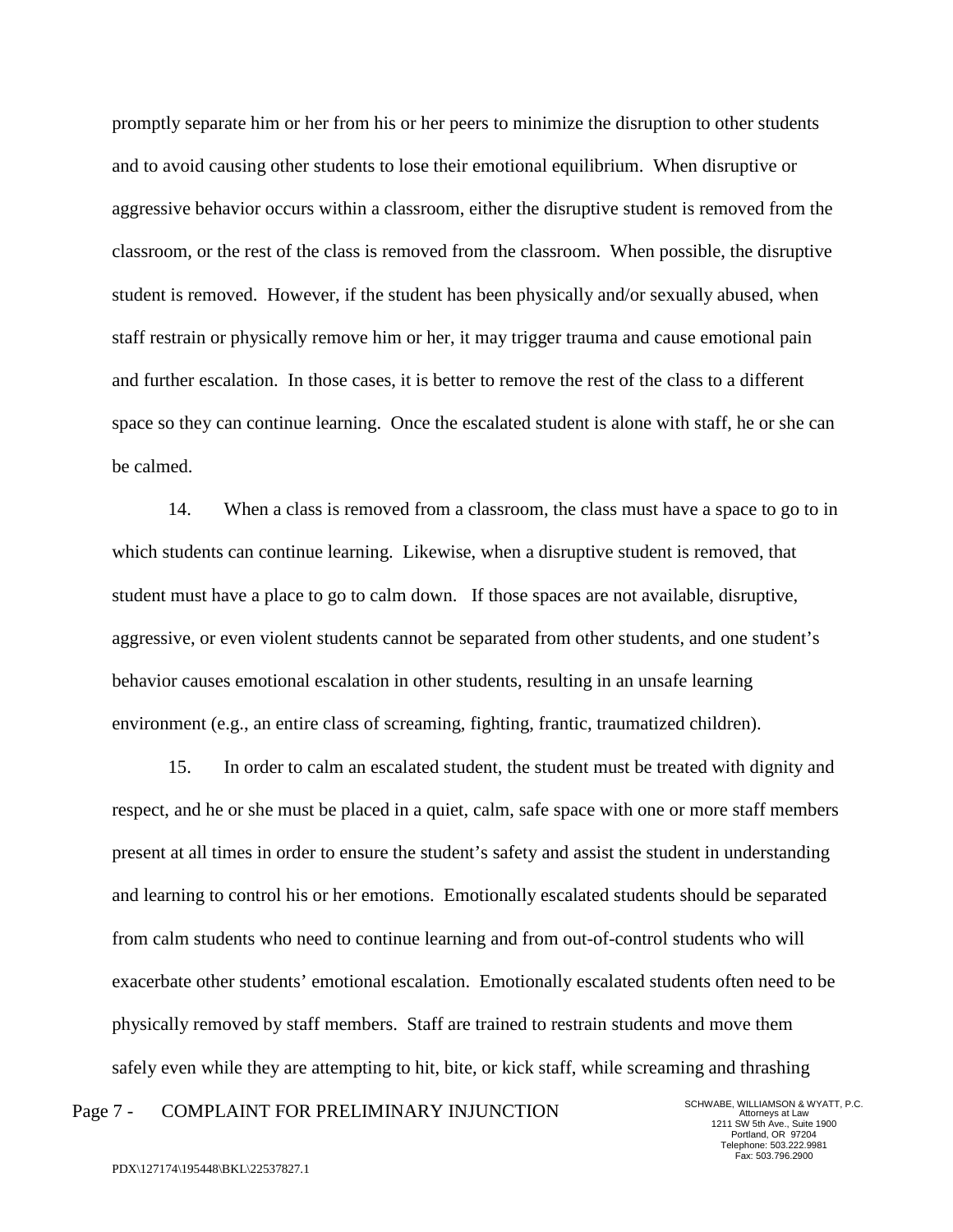violently. Older Pioneer students maybe adult-sized, and at times even large-adult sized. When these children need to be restrained, the participation of four or five Pioneer staff is required, and staff need an abundance of space in which to operate. Other students must be immediately removed from the vicinity so they are not injured. Screaming students should be placed out of earshot of other students so that the screams do not disrupt other students' learning.

16. When a Pioneer student harms another student, staff lead the involved students in a restorative justice process. This is extremely important to the Pioneer students, many of whom have been deeply damaged by the harmful actions of others, and therefore experience difficulty processing negative emotions and repairing damaged relationships. Through the restorative justice program, students learn to understand and make amends for their harmful conduct. In order for restorative justice to occur, the students must be kept separated for a period of time. A student who has harmed other students cannot re-enter the class until he or she has understood his or her actions and made amends. The student needs a physical space to occupy while this is occurring.

17. Often Pioneer students become overwhelmed, anxious, or agitated in class, and need to be removed to a quiet, calm place in order to maintain emotional regulation. Children who are recovering from abuse are extremely emotionally fragile. Their classmates can easily and inadvertently trigger past trauma. When a student needs to go to a quiet place, that need is urgent and must be honored immediately if the student is to retain control over his or her emotions. Students at Pioneer frequently have conflicts with one another that can lead to physical altercations. When those fights occur, the fighting students need to be moved to spaces separate from one another. They must also be separated from uninvolved students.

Page 8 - COMPLAINT FOR PRELIMINARY INJUNCTION SCHWABE, WILLIAMSON & WYATT, P.C. 18. A typical Pioneer student needs to leave class up to four or five times per day on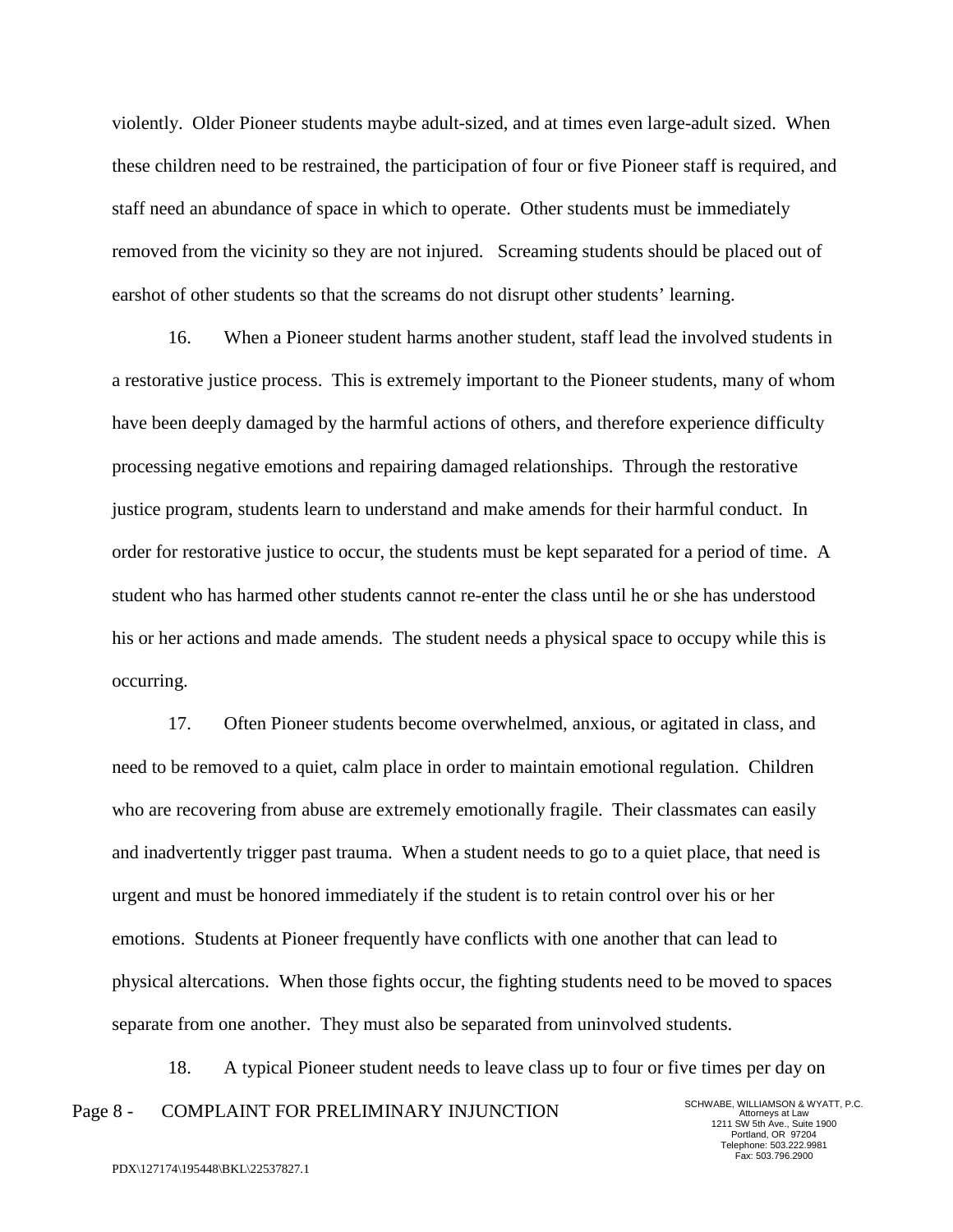an unscheduled basis in order to maintain or regain emotional regulation or in response to harmful actions against other students. As Pioneer typically enrolls approximately 130 children, dozens of children may need alternate places to be at any given time.

19. In addition, many Pioneer students must receive occupational and speech therapy during school hours as a result of their disabilities, and generally must be removed from class in order to receive this therapy. Occupational therapy generally requires equipment which occupies considerable space and must be set up all day so that all students can be served.

20. Therapy spaces must be separate from de-escalation spaces so an emotionally escalated student does not occupy a therapy space, thus hindering another students' access to therapy. Additionally, therapy spaces should be places that students enjoy so that therapy is more productive, and therapy spaces should not be punitive in nature. De-escalation spaces should not be spaces that students enjoy, or else students may experience being removed to a deescalation space as positive reinforcement.

21. Pioneer has eight licensed mental health professionals on staff full time, and they provide regularly scheduled individual and group therapy. Students require therapy as a result of their disabilities. Mental health professionals also intervene when students experience mental health crises, which are not scheduled. They must have private, secure, confidential places in which to speak to students so that students feel safe confiding in them. Additionally, frequently students must be interviewed by DHS in confidential spaces. Those spaces must be available to them at all times so that scheduled counseling sessions and unscheduled crises can be addressed.

22. The Pioneer program is especially adapted to meet the needs of these students, and the two-building complex that houses the program is an integral part of how the Pioneer program meets these children's emotional, psychological, and educational needs. Pioneer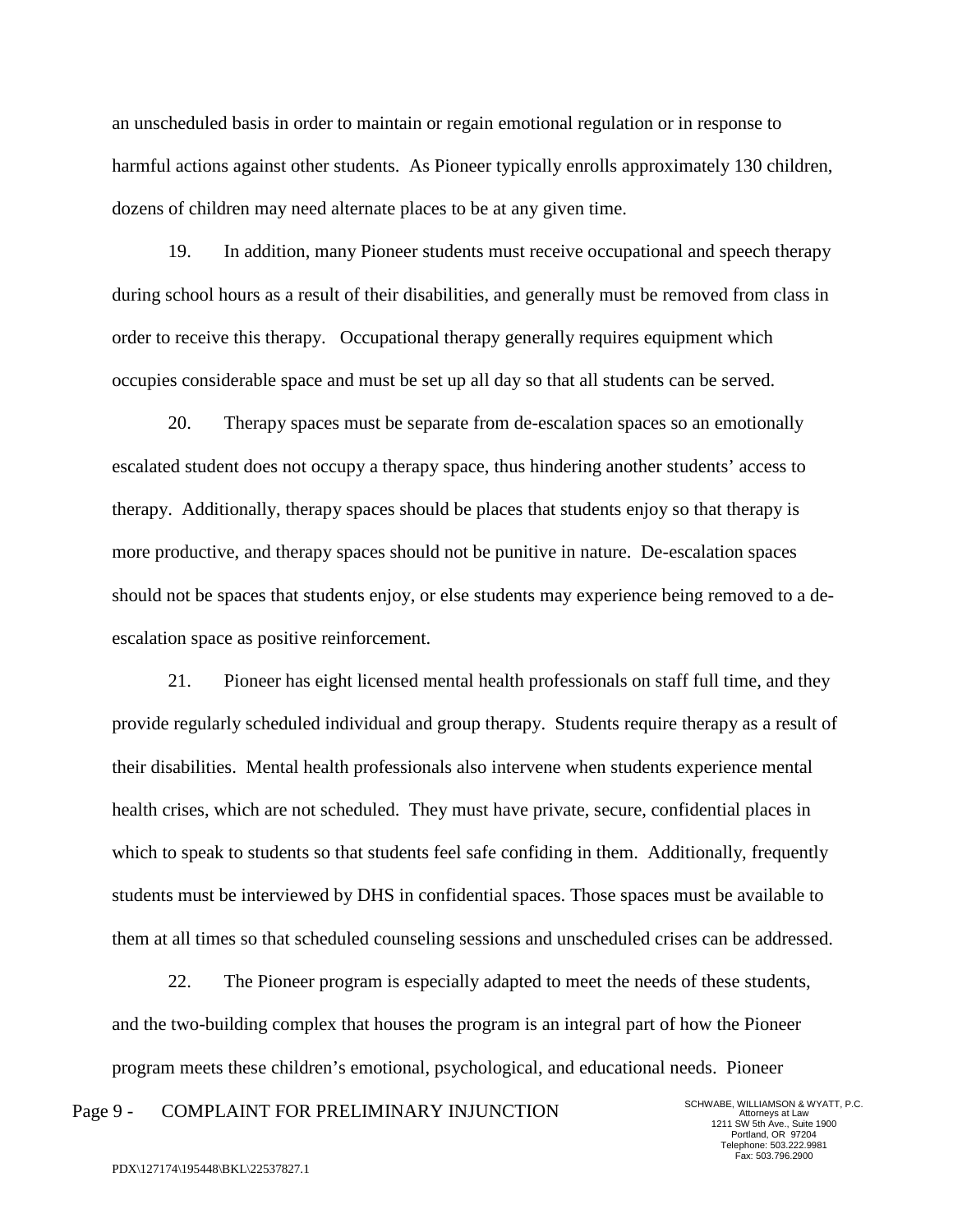students experience a breath-taking and heart-breaking diversity of needs. The dedicated and resourceful staff of Pioneer use the unique features of the buildings in which the program is housed to meet those needs. They use every inch of space. Not only do they use all conventional spaces as classrooms, offices, de-escalation spaces, and therapy spaces, they have even re-purposed two storage closets into light therapy rooms, while other storage closets have been repurposed into calming spaces by removing their doors and painting them in dark colors so they provide a sensory respite for over-stimulated children.

23. Pioneer is housed in a two-building complex called Holladay/Youngson. The elementary program is housed in the Holladay building, and the middle school and high school program is housed in the Youngson building. The two buildings are interconnected, and together, offer a full range of resources. Youngson has a full gymnasium that is used exclusively as a gymnasium and is therefore available to children as a gymnasium at all times. The gymnasium has a stage area which has been converted into a weight room. Youngson has a large library and a full kitchen. Holladay has a large, open, pleasant cafeteria that is also used as a meeting space for community events such as talent shows and school ceremonies such as graduations and assemblies. All Pioneer students have access to all of these resources.

24. Holladay/Youngson also has bathrooms that are structured in large, open formats so that staff can appropriately assist students with toileting or supervision needs. The bathrooms are large enough to accommodate adult-sized changing tables so soiled diapers can be changed with privacy, dignity, and appropriate hygiene.

25. Holladay/Youngson has showering and bathing facilities that are used regularly by the students. Homeless students rely on these facilities for their self-care, and staff use these facilities to clean up children who are learning toileting skills. A very large closet within the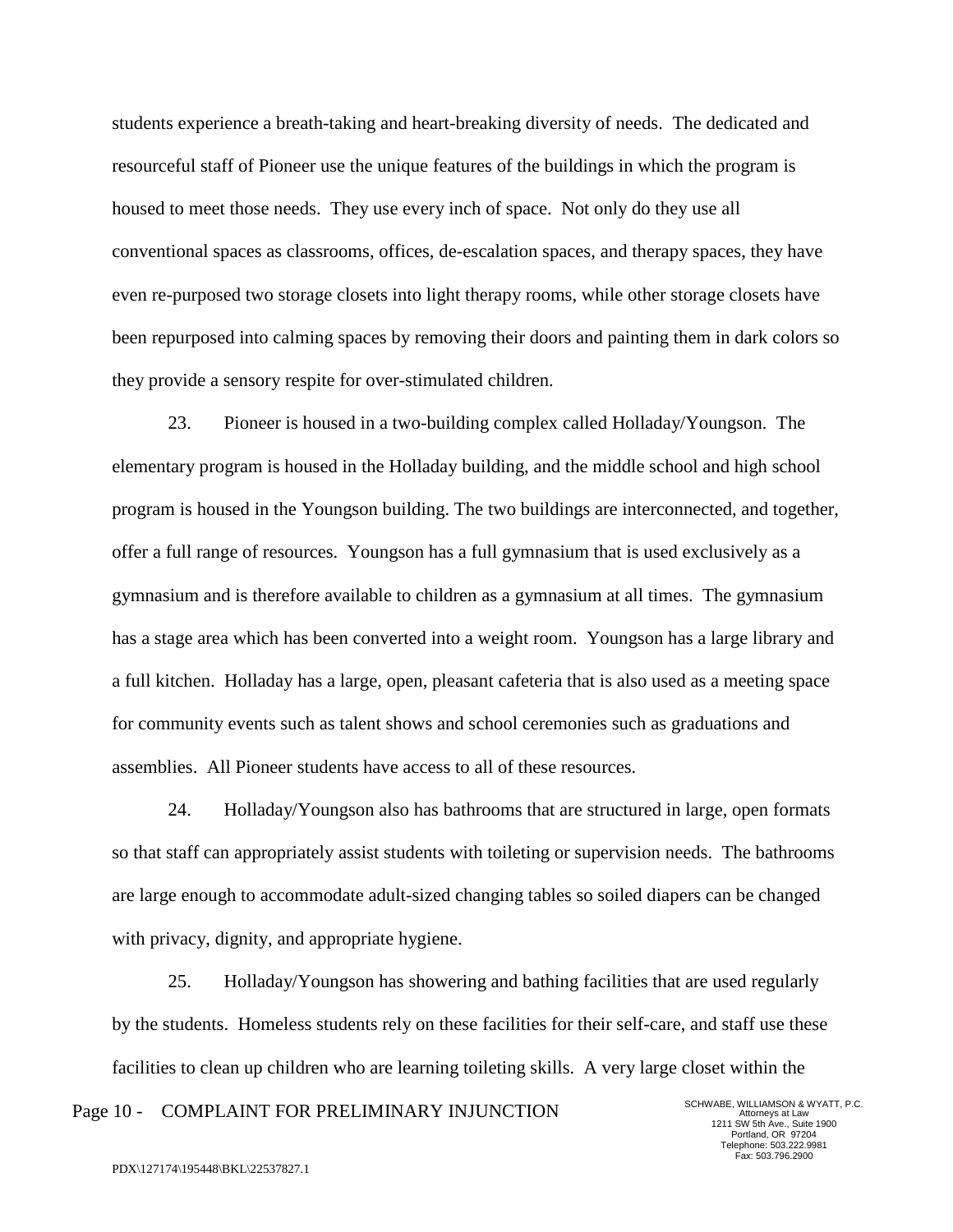complex is filled with children's clothing in all sizes so that any child who needs clean clothes can have clean clothes. The complex includes laundry facilities. Without these facilities, homeless children would lack regular access to showers and clean clothes, and children who soiled themselves would have to be sent home.

26. Children who lack a safe place to sleep because their homes are disrupted or nonexistent and children who suffer from sleep disorders come to school exhausted. There are places for them to nap in staff offices, in the teacher lounge, or on sofas tucked away into nooks and crannies throughout the complex.

27. Holladay/Youngson has private, dedicated offices for eight mental health therapists so that they can see students in confidence for scheduled counseling or to address acute mental health crises whenever the need arises. There are dedicated sensory and occupational therapy spaces. There are also an abundance of spaces where students can go for quiet to help them remain calm. And finally, there are dedicated de-escalation spaces.

28. The Holladay/Youngson facilities include spaces that accommodate students' sensory needs. Many Pioneer students have autism spectrum disorder, and require frequent movement breaks in order to stay calm and concentrate, seek visual or auditory stimulation, or avoid stimulation. These breaks are called sensory breaks, and they are an essential accommodation for many children with autism spectrum disorder. Pioneer offers its students use of three-wheeled, adult-sized tricycles, which they can ride inside the building and in the fully fenced, paved playground, as sensory breaks and as occupational therapy. Pioneer also offers mini-trampolines and other equipment students can jump on, climb, etc. as an accommodation of their autism.

Page 11 - COMPLAINT FOR PRELIMINARY INJUNCTION SCHWABE, WILLIAMSON & WYATT, P.C. 29. Pioneer students who struggle with emotional regulation need frequent physical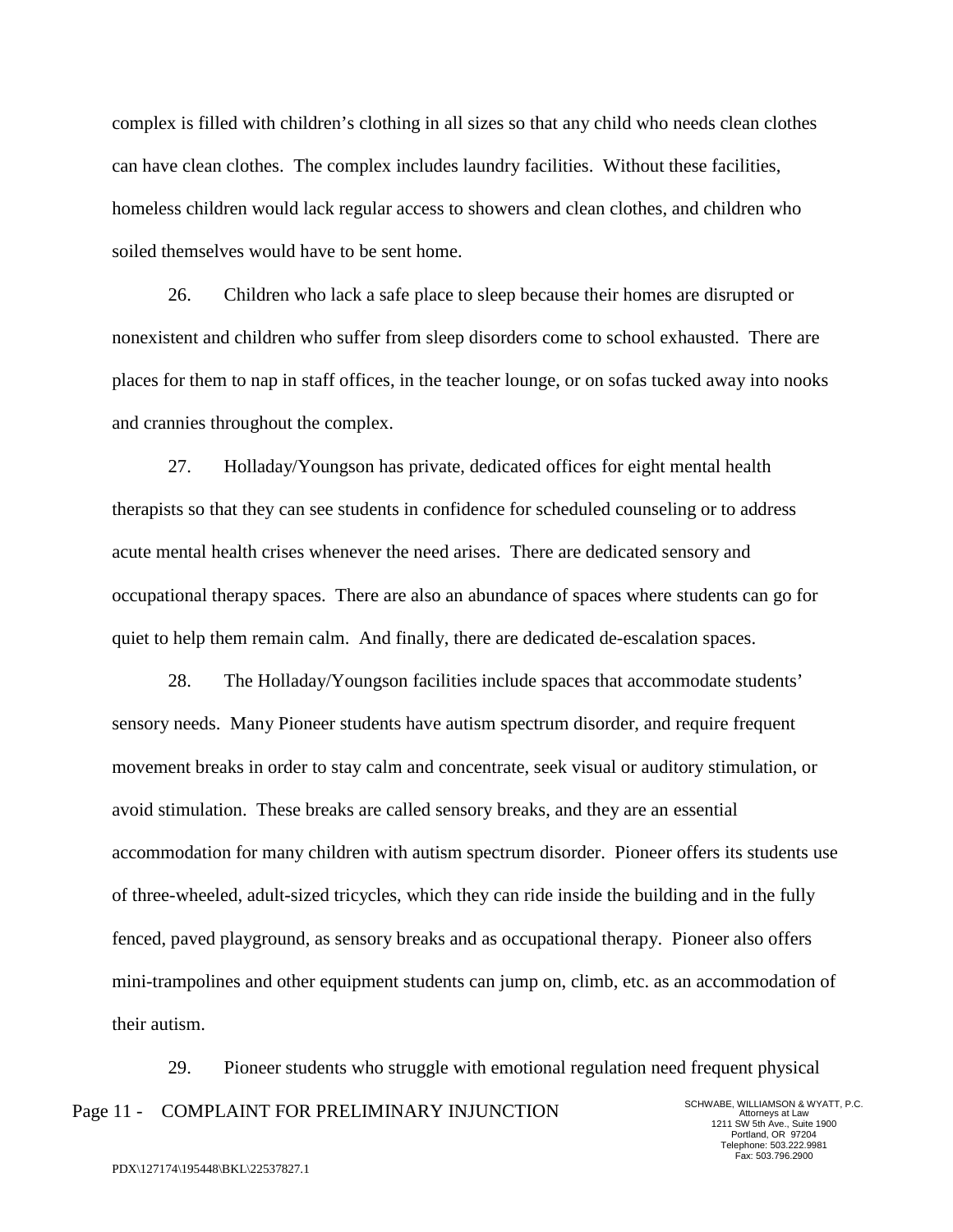exercise in order to remain calm, and the Pioneer complex offers adequate space both indoors and outdoors for this exercise to occur.

30. For Pioneer students who experience seizures, walking is a critical part of their seizure protocols. Pioneer's large, open spaces and wide hallways allows room for these children to walk safely about the complex.

31. Pioneer students are typically offered breaks as incentives to perform academic work. These breaks must be motivating. Pioneer students frequently request breaks in the gymnasium to shoot baskets, in the game room, in the library, or in therapy spaces. Sometimes they enjoy walking the halls or being by themselves in the enclosed outdoor space between the buildings. Pioneer's complex offers a number of attractive spaces which function effectively as rewards or motivators that Pioneer staff use to incent academic performance. These rewards are a critical aspect of these children's educations.

32. Pioneer's occupational therapist applied for and received a grant to build light therapy rooms at Pioneer in order to provide occupational therapy. Some Pioneer children receive regular light therapy in these rooms in order to improve their focus and emotional regulation.

33. An occupational therapist and a speech therapist work at Pioneer full time. Because the programs are located in the same complex, these therapists do not have to spend time driving between schools, and can meet all children's therapeutic needs.

34. Pioneer's current buildings are uniquely adapted to serve its special needs population. The buildings have windows made of break-resistant material so that children do not injure themselves or others. They have non-slip floors, and carpeted classrooms for the safety of the students and staff. The grounds are fenced with non-climb fencing, and have no visual

Page 12 - COMPLAINT FOR PRELIMINARY INJUNCTION SCHWABE, WILLIAMSON & WYATT, P.C.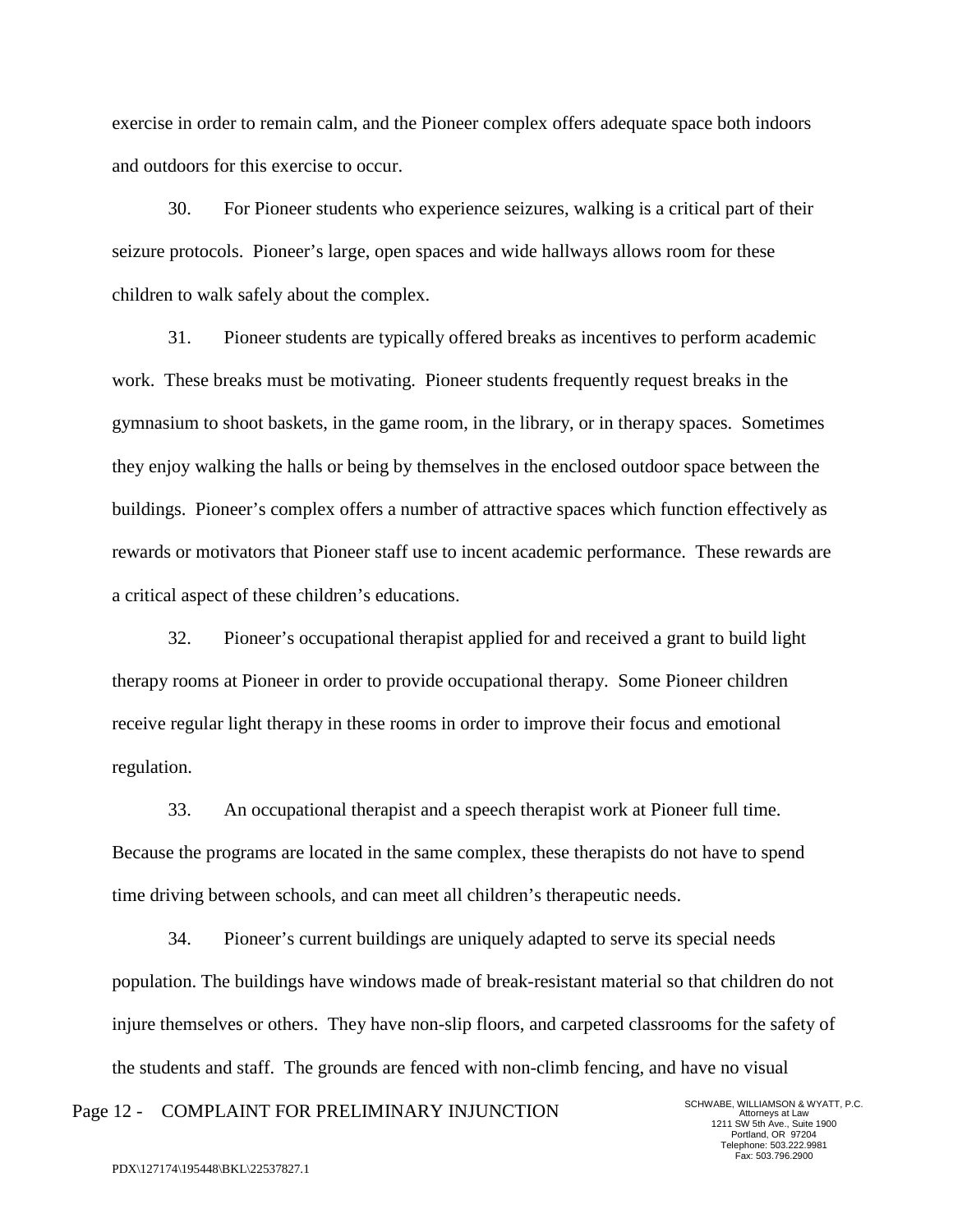impediments to obstruct staffs' visual contact with students. Pioneer classrooms have specialized lighting to help sensory-sensitive students remain calm and attentive. Holladay/Youngson has wide hallways that permit staff members to safely escort struggling students to de-escalation spaces without impeding the movement of other students and staff. The complex is relatively large, and so screaming students can generally be taken out of other students' hearing.

35. In addition to dedicated de-escalation space and dedicated therapy space, Holladay/Youngson features many nooks, crannies, and alcoves where students can go to take a break from their peers, calm down, maintain emotional regulation, and return to their classrooms ready to learn.

36. Because the buildings are connected, staffing can be fluid. When the needs of a student in one program require more staff than that individual program can offer, available staff assigned to the other program can step in as needed. This arrangement increases the number of staff available to meet the needs of all of the children. Without this flexibility, staffing levels would frequently be inadequate to meet students' needs and keep everyone safe.

37. There is a coffee cart set up in a common area in the Holladay building that is staffed by older students from Youngson in order to teach basic life and vocational skills. Additionally, some older students have laundry duty, washing clothes in the laundry facility. In addition to teaching social skills, these two activities are the only vocational training available to Pioneer students.

38. The sole reason why the Holladay/Youngson buildings work for Pioneer is because the buildings have adequate space to serve the students' special needs. The buildings are in disrepair. The HVAC systems need replacement, all of the walls need new paint, the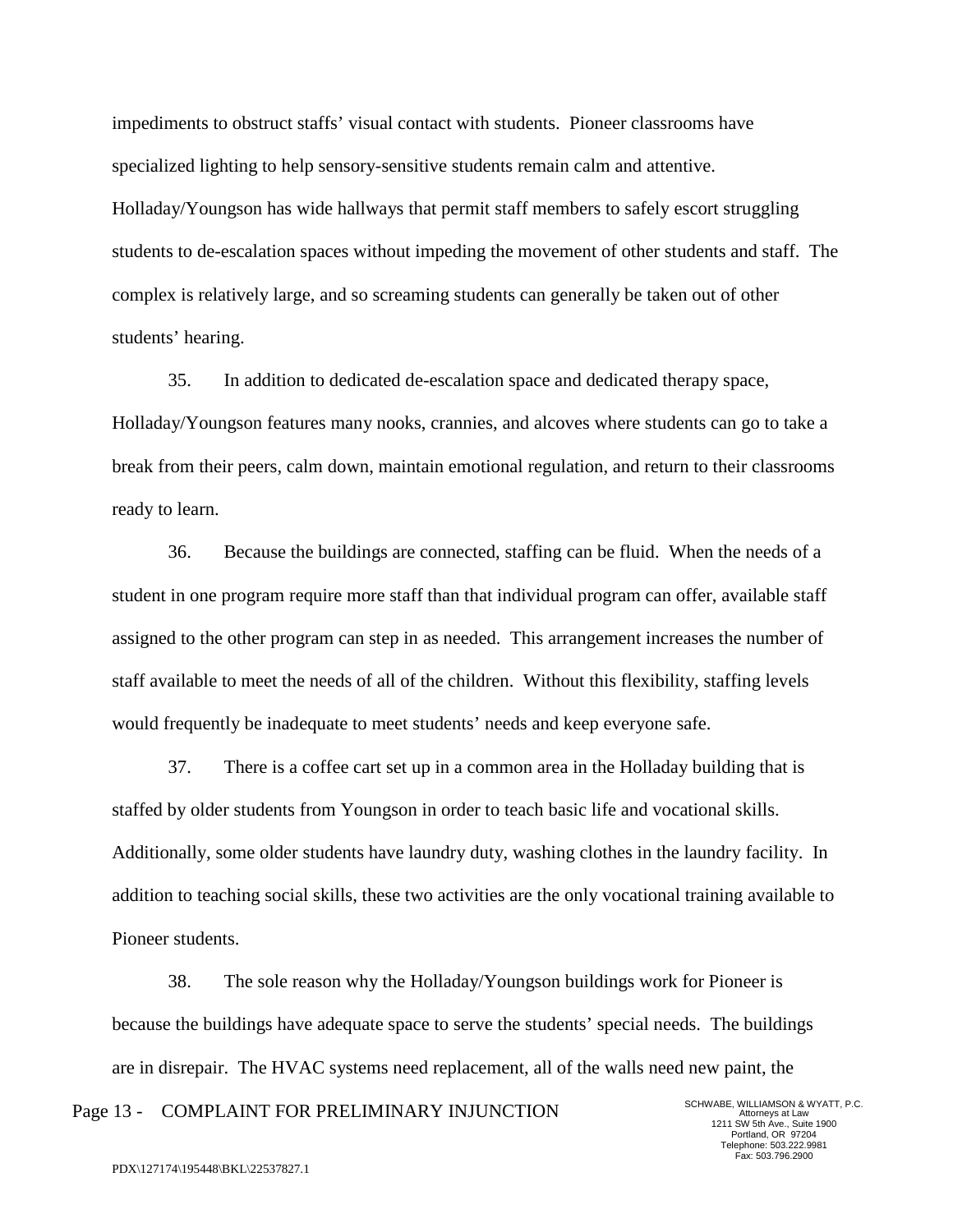carpeting is worn, and much of the furniture is broken. The roofs leak in various places, and the grounds are neglected. But the physical space accommodates the disabilities of these children such that they are reasonably able to access educational services. It is an integral part of how Pioneer staff accommodate the disabilities of these students in accordance with the ADA.

#### **PLAINTIFF D.J.**

39. Plaintiff D.J. is a 13-year-old boy who has been diagnosed with autism spectrum disorder, hydocephalus, cortical vision impairment, nystagmus, strabismus, optic nerve atrophy, and gross developmental delay. He is severely visually impaired. D.J. has a stent in his head that makes him vulnerable to injury. D.J. has been attending Pioneer at Holladay/Youngson for nine years. He began kindergarten in the PPS school in his neighborhood, in a classroom for children with autism. His behavior was unmanageable in that classroom. His parents were called nearly every day to remove him from school due to disruptive and aggressive behaviors. D.J. was placed at Pioneer during his kindergarten year, and ever since Pioneer has accommodated his extensive disabilities, enabling him to access continuous education services.

40. The Youngson/Holliday complex is a fundamental part of how the Pioneer program accommodates D.J.'s disabilities. D.J. receives occupational and speech therapy in the dedicated therapy spaces at the complex. He takes movement breaks by riding a tricycle in the cafeteria and gym and, weather permitting, outdoors. He is able to do this notwithstanding his blindness because of his familiarity with the Holladay/Youngson campus, the existence of the cafeteria and gymnasium, and the large, paved, fenced outdoor area. D.J. is removed from his classroom in order to manage his emotions and avoid disruptive behaviors multiple times per day, on average. When his classmates exhibit disruptive behaviors, they are removed from the classroom so that D.J. can continue learning. The fenced-in, paved playground allows him to

Page 14 - COMPLAINT FOR PRELIMINARY INJUNCTION SCHWABE, WILLIAMSON & WYATT, P.C.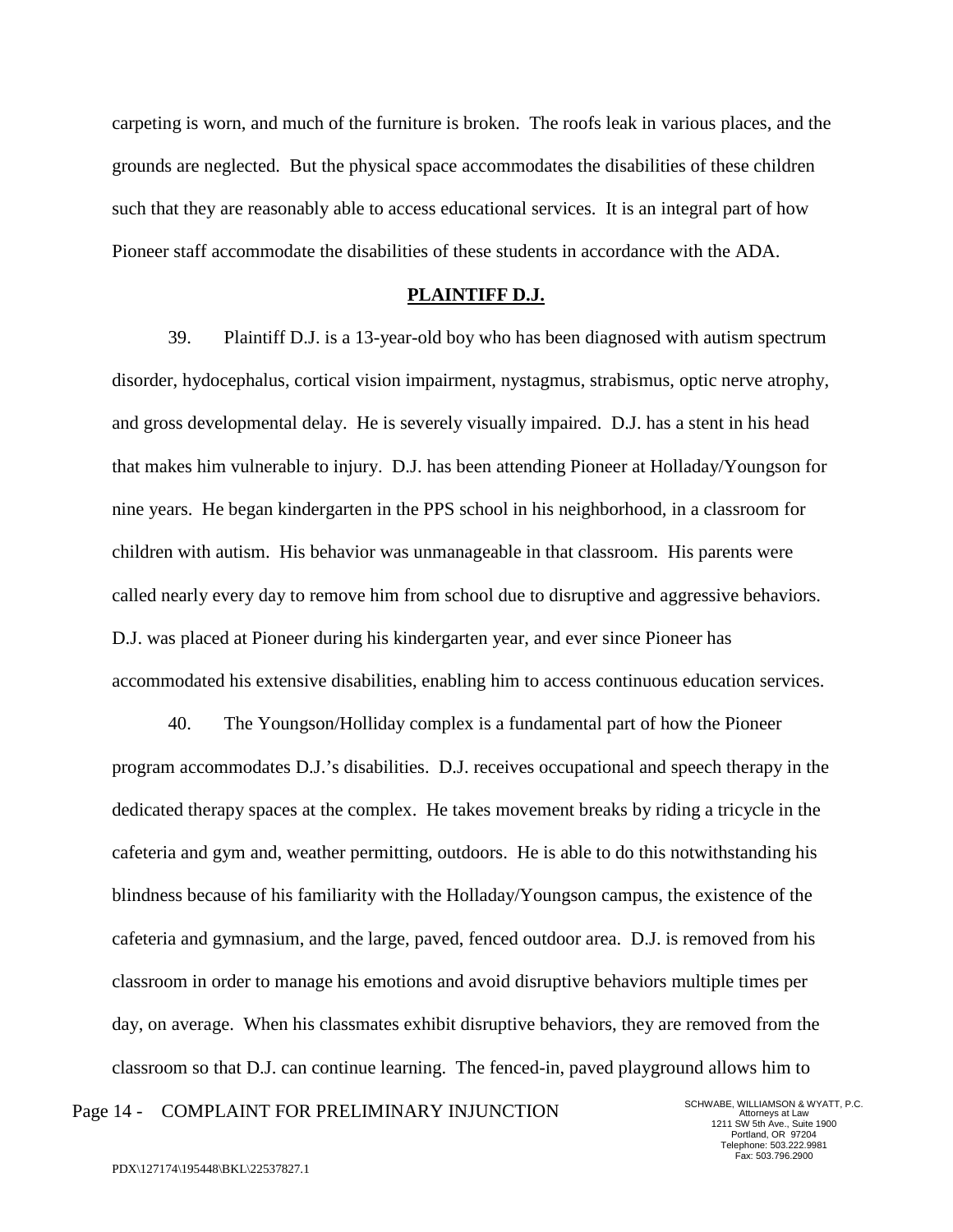ride a large tricycle outdoors without requiring staff at his side at all times, which allows him a rare and precious sense of independence. He eats lunch in the cafeteria where he practices peer interaction and eating skills in a normal school environment. When D.J. exhibits aggressive disruptive behaviors, he is safely removed from his classroom and taken to a de-escalation space where he can calm down safely. D.J. wears diapers, and the adult-sized changing tables in the bathroom enable staff to change his diapers in a way that is hygienic and relatively private. The Pioneer campus is clean, which is important because D.J. exhibits pica, meaning he eats inedible and at times dangerous things he finds in his environment. It is large and fenced. The City of Portland narrowed nearby Division Street to two lanes and lowered the speed limit to 20 MPH in order to protect Pioneer students, which is important because D.J. will attempt to run away from school into the community, which is profoundly dangerous for him because he is nonverbal and does not appreciate dangers such as traffic.

41. D.J.'s safety would be endangered by windows that are not made of breakresistant materials. Protective coatings on glass windows are insufficient to protect D.J., as his family has learned through hard experience. In the past, D.J. has put his head through windows that were made of glass to which a protective coating had been applied, and he cut himself severely.

42. D.J. is comfortable at Holladay/Youngson, and he feels safe there. Moving him to another physical location will be dangerous for him because he is blind and cannot navigate a new setting, and it will be upsetting to him because he relies on familiar routines for a sense of security.

# **PLAINTIFF L.C.**

43. Plaintiff L.C. is a 10-year-old boy who has been diagnosed with autism spectrum

Page 15 - COMPLAINT FOR PRELIMINARY INJUNCTION SCHWABE, WILLIAMSON & WYATT, P.C.

Attorneys at Law 1211 SW 5th Ave., Suite 1900 Portland, OR 97204 Telephone: 503.222.9981 Fax: 503.796.2900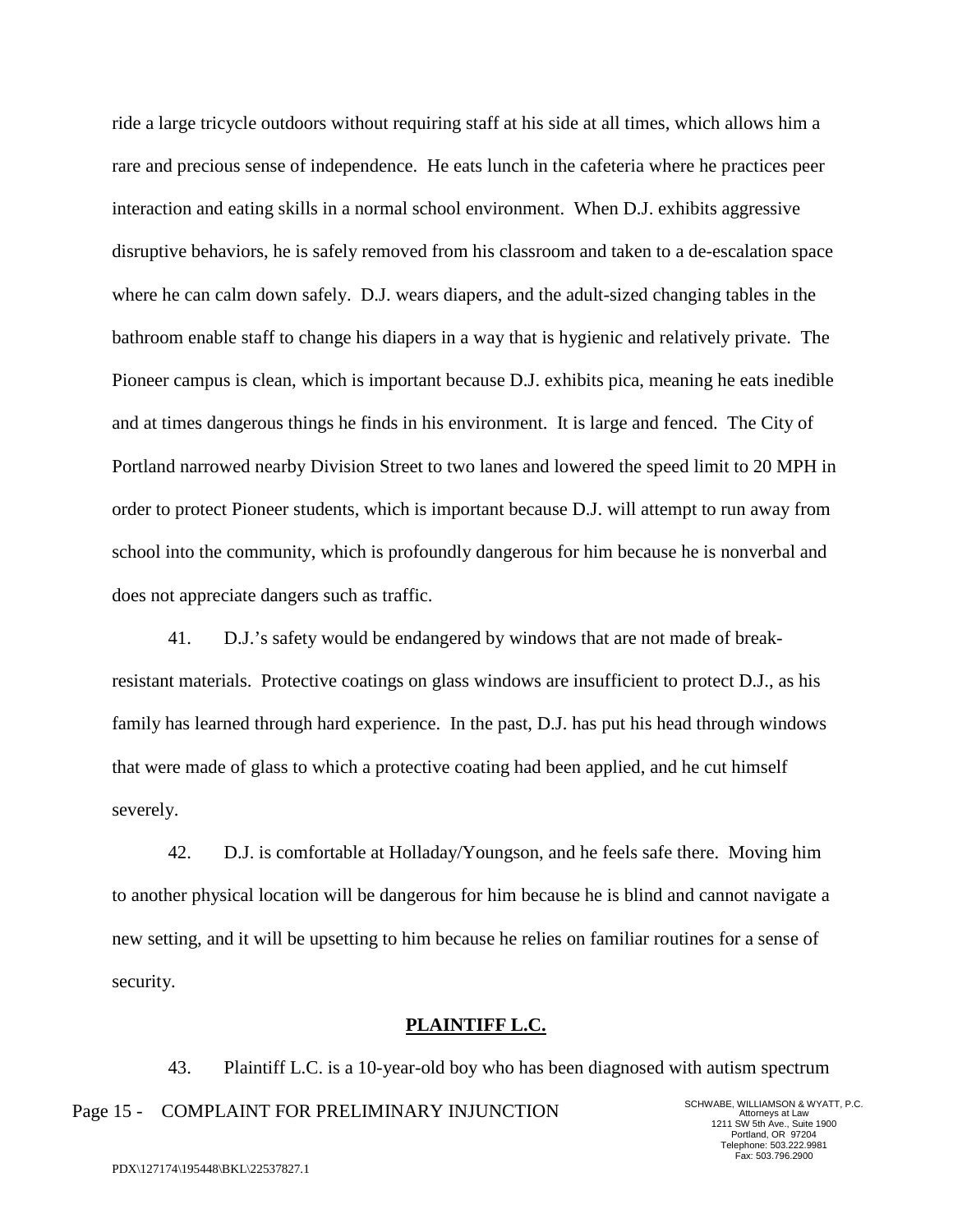disorder. He is nonverbal, meaning he does not express himself verbally, and he requires continuous one-on-one adult supervision every moment he is awake to keep him safe by keeping him from eating non-edible items or eloping into the community. L.C. is in fourth grade and started attending Pioneer in the 2017-18 school year when his disability could not be accommodated in other school district settings. From Kindergarten through second grade, L.C. was home schooled while receiving ABA therapy, speech therapy, and occupational therapy. In 3rd grade, 2016-17, L.C. was placed by his Individualized Education Program (IEP) team in the self-contained communication behavior classroom at Grout school, which primarily serves autistic students in a classroom of 4-5 adults and 12-15 students.

44. Midway through 3rd grade, as a result of his autism, L.C.'s disruptive behaviors became more challenging, intense, and frequent. He began to experience outbursts of aggressive behavior when he became emotionally escalated. The school placement had no designated space for calming or for de-escalation, and so he could not be removed from the classroom and calmed. Instead, when he escalated, his parents were called frequently to pick him up from school and L.C.'s school day ended. Despite the presence of a dedicated, one-on-one paraeducator and a behavior plan, Grout staff could not address his needs. The occupational therapy space available to L.C. was also small and in frequent use, and so L.C. did not receive the occupational therapy he needs to remain emotionally regulated and able to learn.

45. The Holladay-Youngson campus is integral to L.C.'s ability to be educated and receive therapeutic assistance required for him to engage in the world successfully. At Pioneer's campus, L.C. uses calming and sensory spaces and walks in the flat, unobstructed yard to regulate his behavior. The outdoor space also allows him the opportunity to learn how to walk safely without holding hands with an adult and provides him with breaks when he becomes

# Page 16 - COMPLAINT FOR PRELIMINARY INJUNCTION SCHWABE, WILLIAMSON & WYATT, P.C.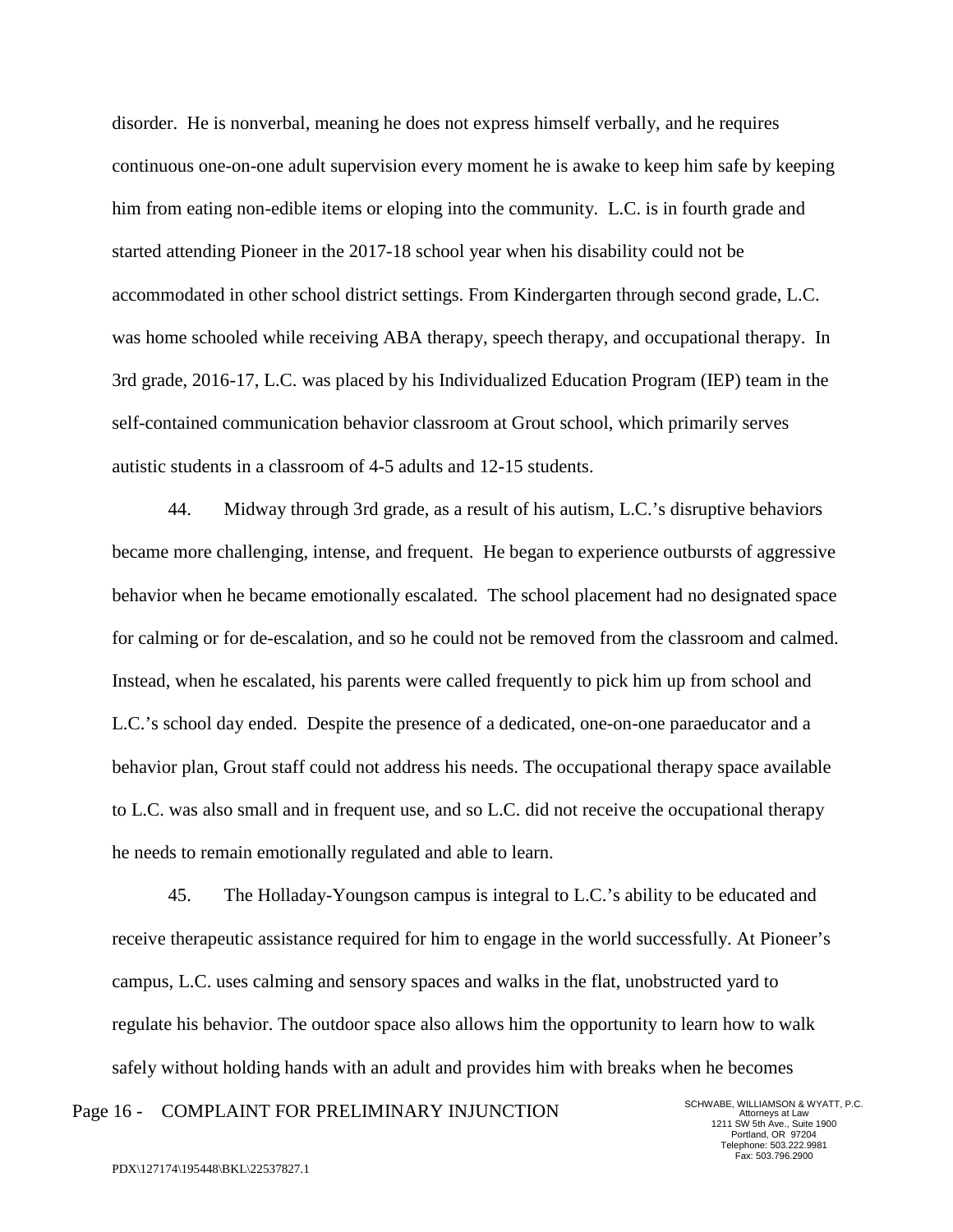overwhelmed with sensory stimulation. The wide hallways and cafeteria at Pioneer allow him the unobstructed space to walk and to learn how to share space with peers without touching them or making unwelcome attempts to seek sensory input from others when he walks in public spaces. L.C. utilizes light therapy rooms unique to the Pioneer campus to regulate his behavior. There is also a large dedicated occupational therapy room where L.C. receives therapy not possible at Grout. When L.C. needs to leave the classroom to stay calm, he can go to a calming space, and when he does experience outbursts, the specifically designed de-escalation spaces give him the opportunity to calm and then return to class so he can learn. The de-escalation spaces, the calming spaces, the sensory rooms, and the large, flat fenced in yard are critical for L.C.'s educational experience. Since attending Pioneer, L.C.'s parents have not been called to pick him up from school for any reason. His outbursts have decreased, and he can successfully access educational services.

46. L.C. wears diapers and requires assistance for toileting. At Pioneer, he can be changed in a private space. L.C. also has pica, a disorder which compels him to consume nonfood items which can cause him serious harm. Pioneer's yard is free of debris and dangerous items. Because L.C. is prone to bolting and elopement, meaning he will escape into the community if given any opportunity, nearby busy streets or train tracks would expose him to real and imminent danger. L.C. benefits from the reduced traffic and speed on Division Street near Holladay/Youngson.

## **PLAINTIFF M.D.**

47. Plaintiff M.D. is an 11-year-old boy who has been diagnosed with autism spectrum disorder, developmental delay, sensory processing disorder, childhood apraxia of speech, and attention deficit hyperactivity disorder. He is nonverbal. He has received special

Page 17 - COMPLAINT FOR PRELIMINARY INJUNCTION SCHWABE, WILLIAMSON & WYATT, P.C.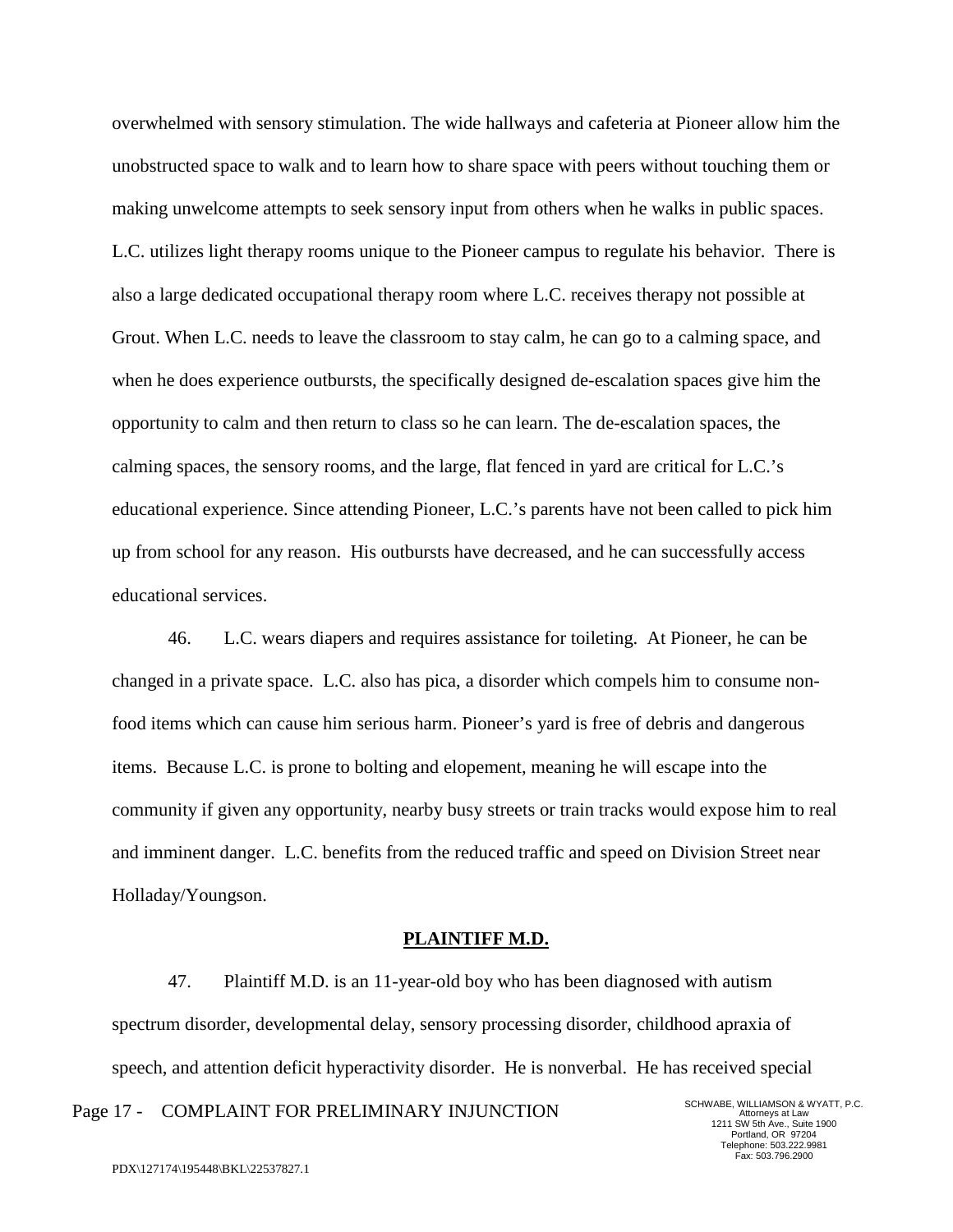education services since the age of 2 in the category of developmental delay, and has been eligible for special education services due to autism spectrum disorder since 2009. He attended a Communication/ Behavior self-contained classroom at Grout Elementary School since kindergarten before coming to Pioneer. M.D.'s behaviors were unmanageable in that placement during his  $3<sup>rd</sup>$  grade year. His parents were called 3-5 days per week to pick him up from school due to disruptive and extremely aggressive behaviors. M.D. has been attending Pioneer since the start of his 4th grade year, fall of 2015. Pioneer has been able to accommodate his disabilities, enabling him to access education services.

48. The Youngson/Holladay complex is a fundamental part of how the Pioneer program accommodates M.D.'s disabilities. M.D. receives occupational and speech therapy in the dedicated therapy spaces at the complex. He has access to soft spaces and sensory breaks throughout the school day. Frequent walks inside the complex and outdoors on the protected school grounds and courtyard are both motivational and sensory regulating activities for M.D. M.D. is removed from the classroom when he becomes suddenly aggressive due to poor impulse control. He has access to the de-escalation spaces at Pioneer, where he is monitored for his safety. He returns to the classroom once he has regained control. M.D. needs adult assistance in the restroom for hygiene; he is not fully toilet-trained. M.D. has a history of elopement, meaning he will attempt to run away from school into the community, which is profoundly dangerous for him because he is nonverbal and does not appreciate the dangers such as traffic and strangers.

49. M.D.'s safety would be endangered if he is on a campus that does not offer protection from dangers such as traffic. In order to meet his sensory requirements, he needs multiple daily walks that must occur within a large, secure perimeter. When M.D.'s activity is restricted he becomes physically aggressive and demonstrates self-harming behaviors such as

Page 18 - COMPLAINT FOR PRELIMINARY INJUNCTION SCHWABE, WILLIAMSON & WYATT, P.C.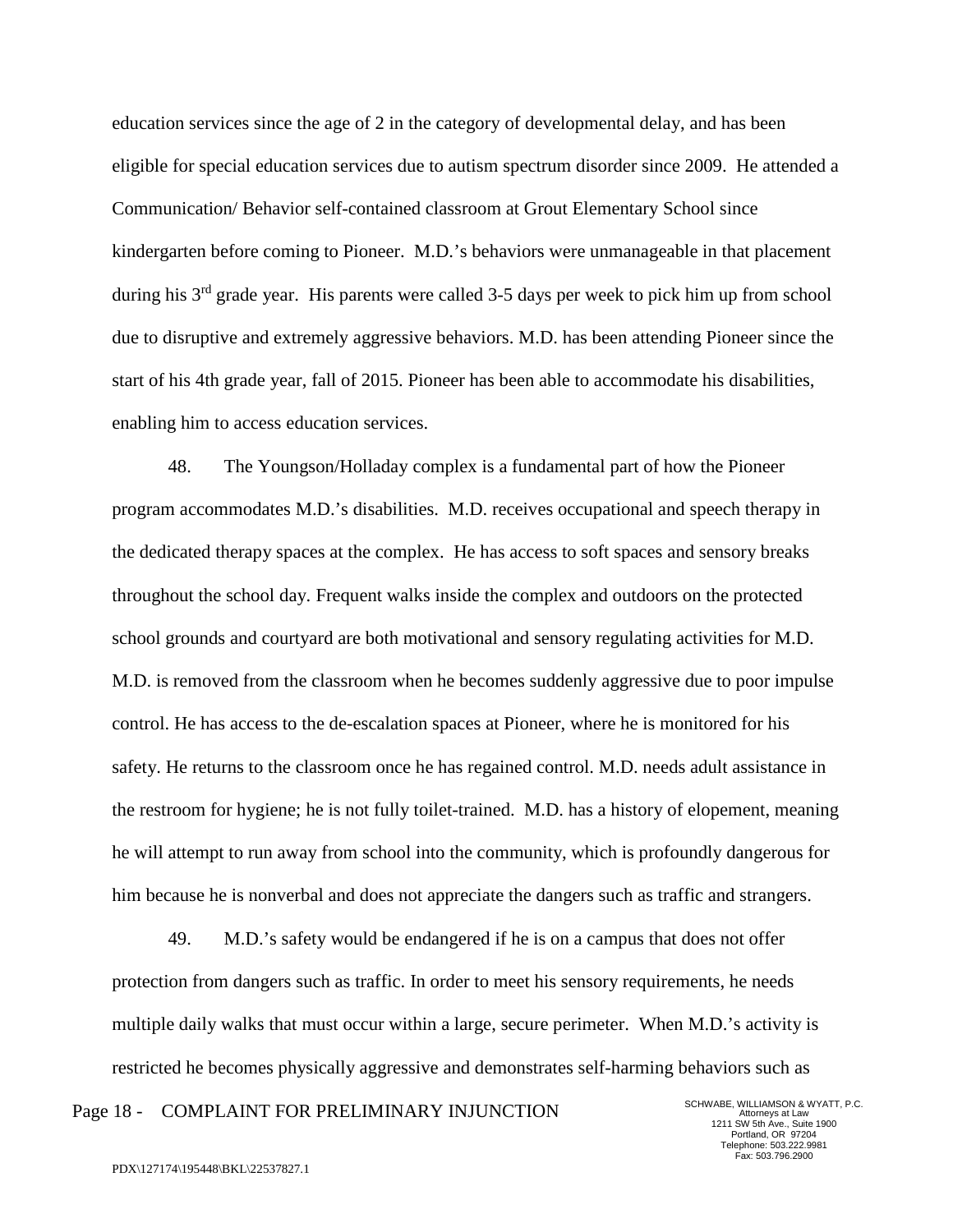scratching himself to the extent that he will bleed, and inducing vomit. During these times of behaviors, it is because M.D. wants to be constantly moving and out of the classroom. Keeping him calm means providing regular opportunities for exercise in a manner that protects his safety, and that requires a tremendous amount of safe indoor and outdoor space.

50. M.D. is comfortable at Holladay/Youngson, and he feels safe there. Moving him to another physical location will be dangerous for him because of his history of elopement under stress and upsetting to him because he relies on familiar routines for a sense of security.

#### **PIONEER RELOCATION DECISION**

51. During the fall of 2017, Guadalupe Guerrero, the newly hired superintendent of Defendant PPS, was directed by the School Board to find a new setting for Access Academy, a school for highly gifted children. In October of 2017, PPS proposed dispersing Access students to neighborhood schools. This proposal was met with fierce opposition from the Access community, causing Mr. Guerrero and Defendant PPS to abandon the proposal. Guererro was quoted in the Oregonian newspaper as telling Access families, "I owe the school community an apology and I have to own it because I am the new superintendent… We needed all stakeholders at the table as we imagined that [plan]. Even though there were never any final decisions made, we're talking about you and you're not there and that doesn't feel right upon reflection." See Exhibit A.

52. Mr. Guerrero then decided to move Access Academy to the Pioneer/Youngson complex, displacing Pioneer. This decision was made without including any Pioneer staff or families in the decision process. Indeed, the first that Pioneer families and staff were informed of the relocation, the relocation had been announced to the public as final. Even though PPS knows that all of the children at Pioneer are disabled and are placed at Pioneer at

Page 19 - COMPLAINT FOR PRELIMINARY INJUNCTION SCHWABE, WILLIAMSON & WYATT, P.C.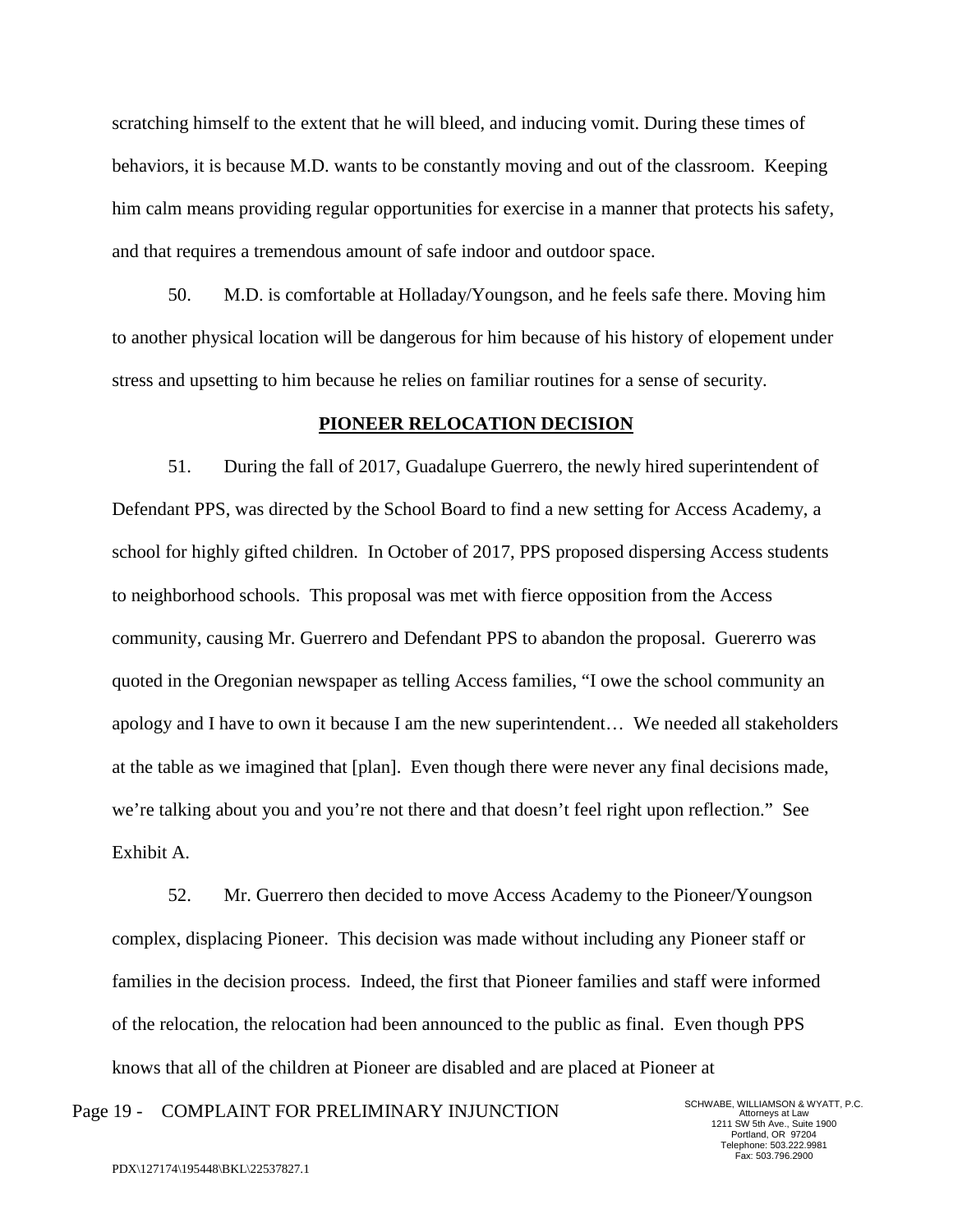Hollday/Youngson in order to accommodate their disabilities, the decision was made without any effort to understand the disabilities of any Pioneer child or the ways in which those disabilities are accommodated in at Holladay/Youngson.

53. Defendant PPS informed the Access families of this decision before informing the Pioneer families. On or about November 28, 2017, an email was sent by Defendant PPS to all Access families telling them that in the fall of 2018, Access Academy would be moved to the Holladay/Youngson complex, displacing the Pioneer program. Pioneer parents were not notified until November 29, 2017. Exhibit B. Some Pioneer parents learned of this decision from other parents' social media pages. Exhibit C.

54. On or about November 29, 2017, a letter informing parents that Pioneer would be moved was placed in Pioneer students' backpacks. This letter informed Pioneer families that in order to make room for Access, the elementary school students at Pioneer would be moved to a building known as Applegate, and Pioneer middle and high school students would be integrated into comprehensive programs. Exhibit D.

55. Not long thereafter, in response to opposition from the administrations and parents of the schools into which Pioneer students were to be integrated, PPS abandoned the integration plan and decided instead that Pioneer's middle school and high school students would move to another building that is not currently used as a school called Rice.

56. Both decisions were made without discussing them with or in any way including Pioneer staff or families, and with no consideration whatsoever of whether the students' disabilities could be accommodated in the new settings. PPS and Mr. Guerrero were deliberately indifferent to Pioneer students' need for accommodation of their disabilities. Indeed, PPS and Mr. Guerrero made these decisions without even attempting to acquire an adequate

Page 20 - COMPLAINT FOR PRELIMINARY INJUNCTION SCHWABE, WILLIAMSON & WYATT, P.C.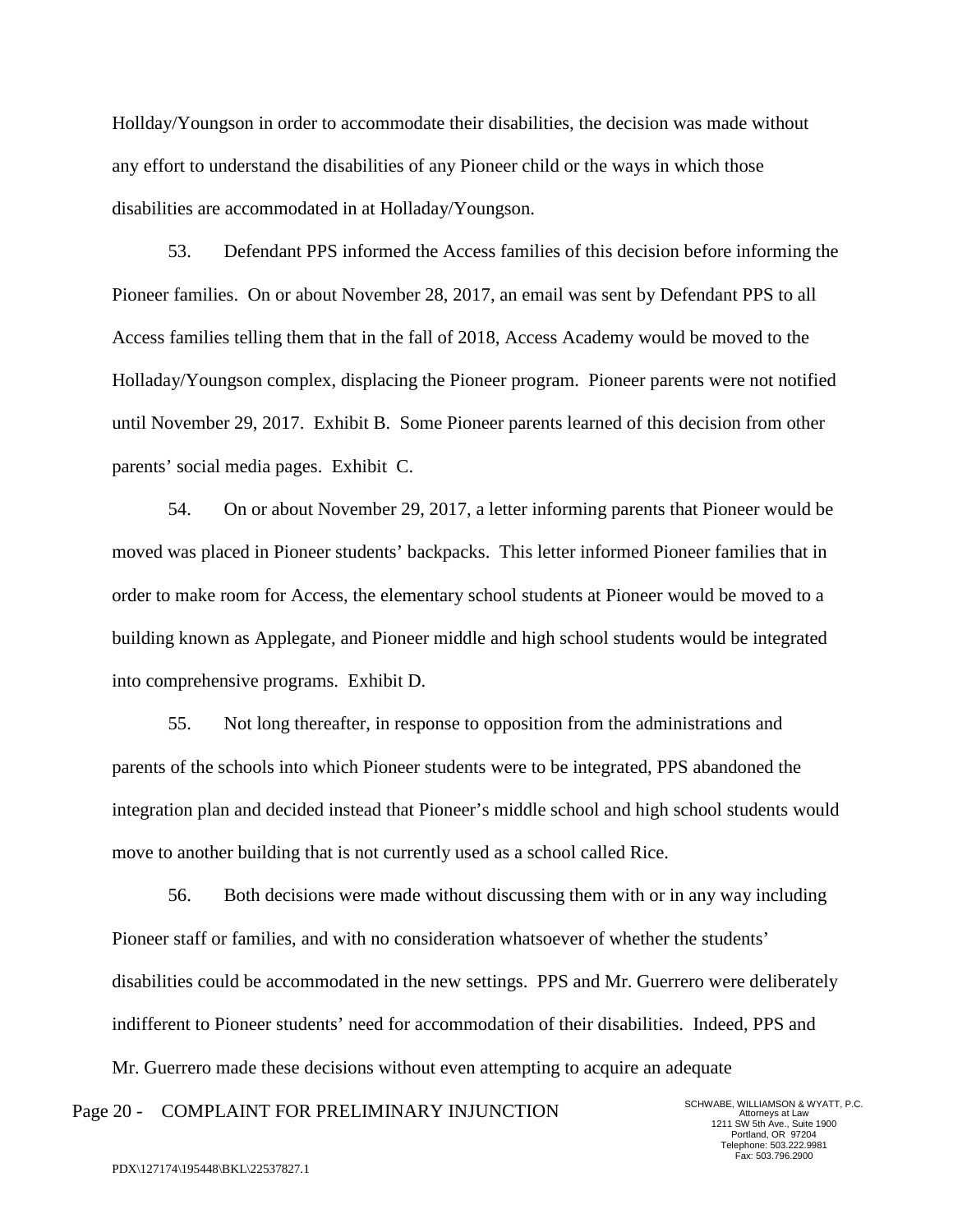understanding of the how the program he had decided to disrupt was tailored to accommodate the disabilities of its students, or what the results of the disruption would be. On information and belief, PPS and Mr. Guerrero gave no consideration whatsoever to whether it would even be possible to accommodate the students' disabilities at Rice or Applegate.

#### **THE RICE BUILDING**

57. The Rice building has six classrooms that will be made available to Pioneer. The Youngson building has 13 classrooms and houses eight classes, and it uses all available classroom space for classrooms, therapy, and de-escalation. Cramming eight classes into six classrooms would require combining classes in ways that Pioneer staff have determined to be inappropriate. The Rice building has no kitchen. It has no library. It has no space for speech or occupational therapy, and it has no offices for mental health professionals or any other confidential meeting space for counseling, and it has no calming spaces. Defendant PPS has identified a single de-escalation space, which will be adequate only so long as only one student needs de-escalation. The building has a fairly small multi-purpose room, which is too small for middle- and high-school students to use as a gymnasium. PPS proposes that this multi-purpose room be used as a cafeteria. However, storing tables and chairs in the room will further reduce the space available for recreation, PPS has proposed no further staffing to set out and put away tables and chairs, and while the room is filled with tables and chairs, it will not be usable as a gymnasium. Non-disabled students in PPS have access to dedicated gymnasiums and cafeterias. Once the Pioneer program is displaced, Access students, most of whom are not disabled, will enjoy the benefits of Holladay/Youngson's dedicated gymnasium, cafeteria, library, kitchen, etc.

58. Cramming these highly volatile students into a significantly smaller space will cause more disruptive, aggressive, and violent outbursts. Students will have no place to go to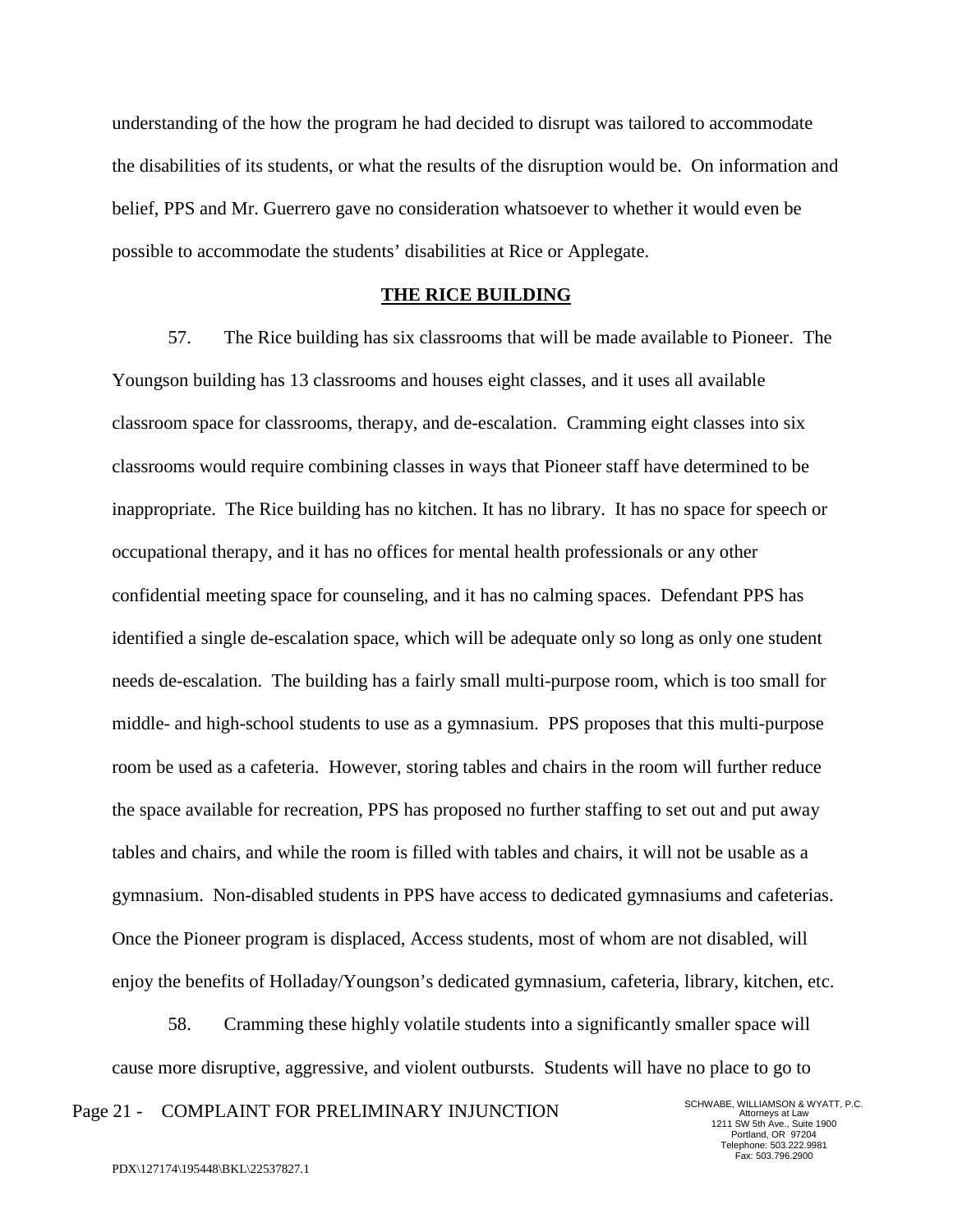calm themselves. It will be for more difficult and perhaps impossible for staff to separate students who are having conflict with one another. In the words of one Pioneer staff person, "no one will ever calm down." Because the Rice building is too small, if an escalated child screams, which occurs frequently, it will not be possible to place that child where his or her peers cannot easily hear the screaming. A single screaming child will disrupt every student in the building.

59. The bathrooms at Rice are too small to accommodate adult changing tables, and so there will be no place to change students who wear diapers. In response to this concern, on information and belief, PPS has proposed placing changing tables in classrooms behind portable partitions, so students must have their diapers changed in their classrooms, in the company of their peers, with no sinks available for hand-washing afterwards. Students and staff will then have to conduct class in classrooms that smell of urine and feces.

60. There is inadequate storage space at Rice and Applegate for therapy equipment or even clean clothes. There are no laundry facilities or showering or bathing facilities at either location. There is no place for exhausted children to sleep. In the new facilities, homeless children will be deprived of the opportunity to keep themselves clean or wear clean clothes, and children who soil themselves will have to be sent home without even being cleaned up first.

61. There is no play structure at Rice, and PPS has no plans to install one. While non-disabled middle- and high school children may not play on play structures, the middle and high school students at Pioneer play tag on the Pioneer structure daily. The play structure creates an opportunity for the children to exercise, practice social skills, and build relationships.

62. There is no large, secure outdoor space to accommodate the needs of children such as M.D. to walk in a secure place. There is no indoor space for children like M.D. or children whose seizure protocols require walking to walk.

# Page 22 - COMPLAINT FOR PRELIMINARY INJUNCTION SCHWABE, WILLIAMSON & WYATT, P.C.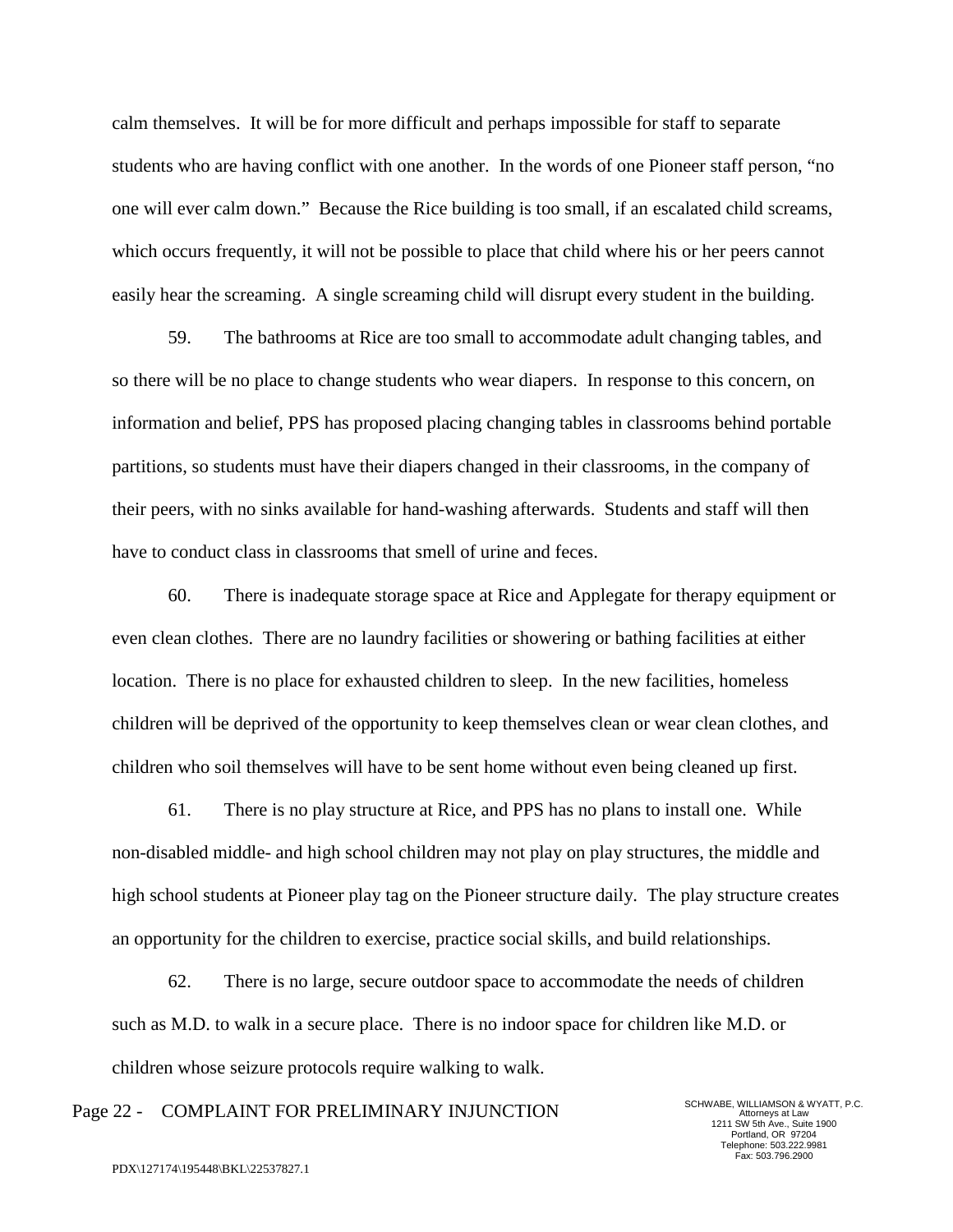63. Once the programs are separated, they will no longer be able to share staff as needed, and there will not be sufficient staff available to restrain the largest and most distraught students or respond to crises that require more staff than are assigned to a single program. Student and staff safety will be compromised. Therapeutic intervention coaches and itinerant staff are shared between the programs on a daily basis. This will no longer be possible when the programs are split, resulting in unsafe conditions for students and staff.

64. Currently, because the programs are together, Pioneer staff have considerable flexibility in creating and maintaining classes. Classes are not dictated by age cut-offs, but can be formed around the needs of students. By way of illustration, a sixth grader may be kept with a class of fifth graders to maintain friendships or to provide stability or to keep kids who are working on the same skills together. If the programs are separated, that flexibility will not be possible.

65. When the programs are separated, many of the opportunities to develop relationship-building skills that are currently offered will no longer be possible. Older students will not be able to read to younger students. Diverse groups of students will no longer be together in a cafeteria or a game room or on the playground.

66. Pioneer serves students who have been removed from other school placements in order to stabilize their behavior, with the goal of re-integrating them into less restrictive school placements. Especially for these students, it is important to provide an experience that is as consistent as possible with a typical middle school or high school experience. To that end, middle and high school students at Pioneer change classrooms regularly throughout the day, have PE class in a gymnasium, eat lunch in the cafeteria, and visit the library, just as middle- and high school students throughout PPS do. At Rice, this will not be possible. There are not enough

# Page 23 - COMPLAINT FOR PRELIMINARY INJUNCTION SCHWABE, WILLIAMSON & WYATT, P.C.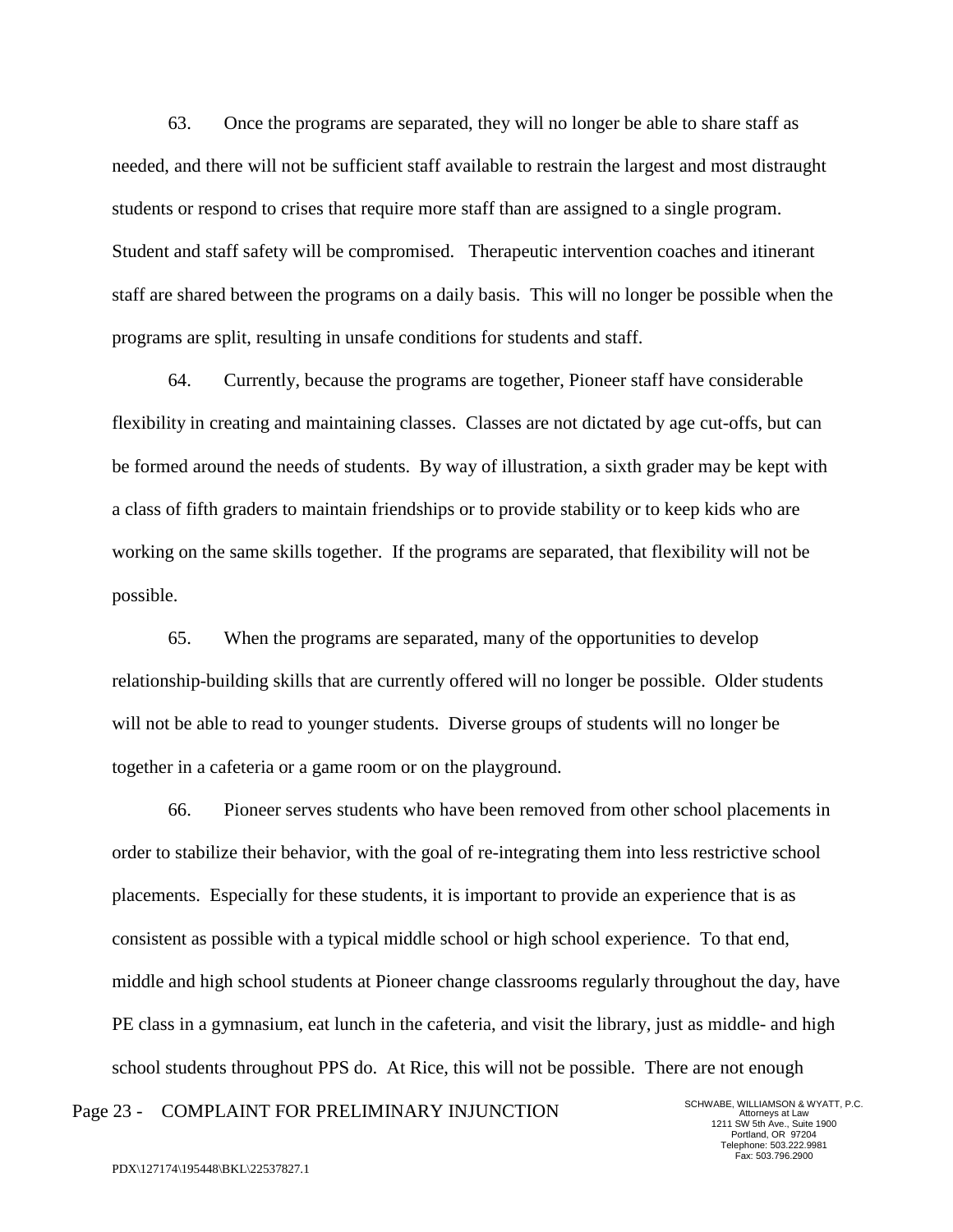classrooms to permit classroom changes, there is no library, and the plan to convert the "multipurpose room" from a recreational space to a cafeteria and then back to a recreational space is not practical.

67. The windows at Rice are not made of break-resistant materials. The district has offered plans to apply a protective coating, but from D.J.'s family's experience, this coating will not keep him safe.

#### **THE APPLEGATE BUILDING**

68. The Applegate facility is also inadequate. Upon information and belief, the Applegate facility currently lacks a working sprinkler system. Spaces identified for speech and occupational therapy are too small. The Applegate facility also has a "multi-purpose room" instead of a lunchroom and a gymnasium, which will be a problem for the same reasons listed above with respect to the Rice facility. There is no kitchen at Applegate.

69. Applegate is near Portland International Airport, and jet airplanes frequently fly overhead. The Oregon National Guard flies military jets overhead regularly. Applegate is also near train tracks, and freight trains continually pass by. Many Pioneer students, particularly students with autism, are exquisitely noise sensitive, and the noise from military and commercial airplanes and freight trains will be painful for them. It will increase their anxiety, disrupt their learning and cause disruptive behaviors.

70. There is no place for buses to load or unload children at Applegate or Rice. Applegate is near N. Vancouver Ave. and is two and one half blocks away from North Lombard Street, a busy street with fast-moving traffic. Neither Applegate nor Rice have grounds that are fenced in. Upon information and belief, PPS does not intend to provide play structures at Rice or Applegate. Nearby structures at city parks cannot be accessed by Pioneer students because

Attorneys at Law 1211 SW 5th Ave., Suite 1900 Portland, OR 97204 Telephone: 503.222.9981 Fax: 503.796.2900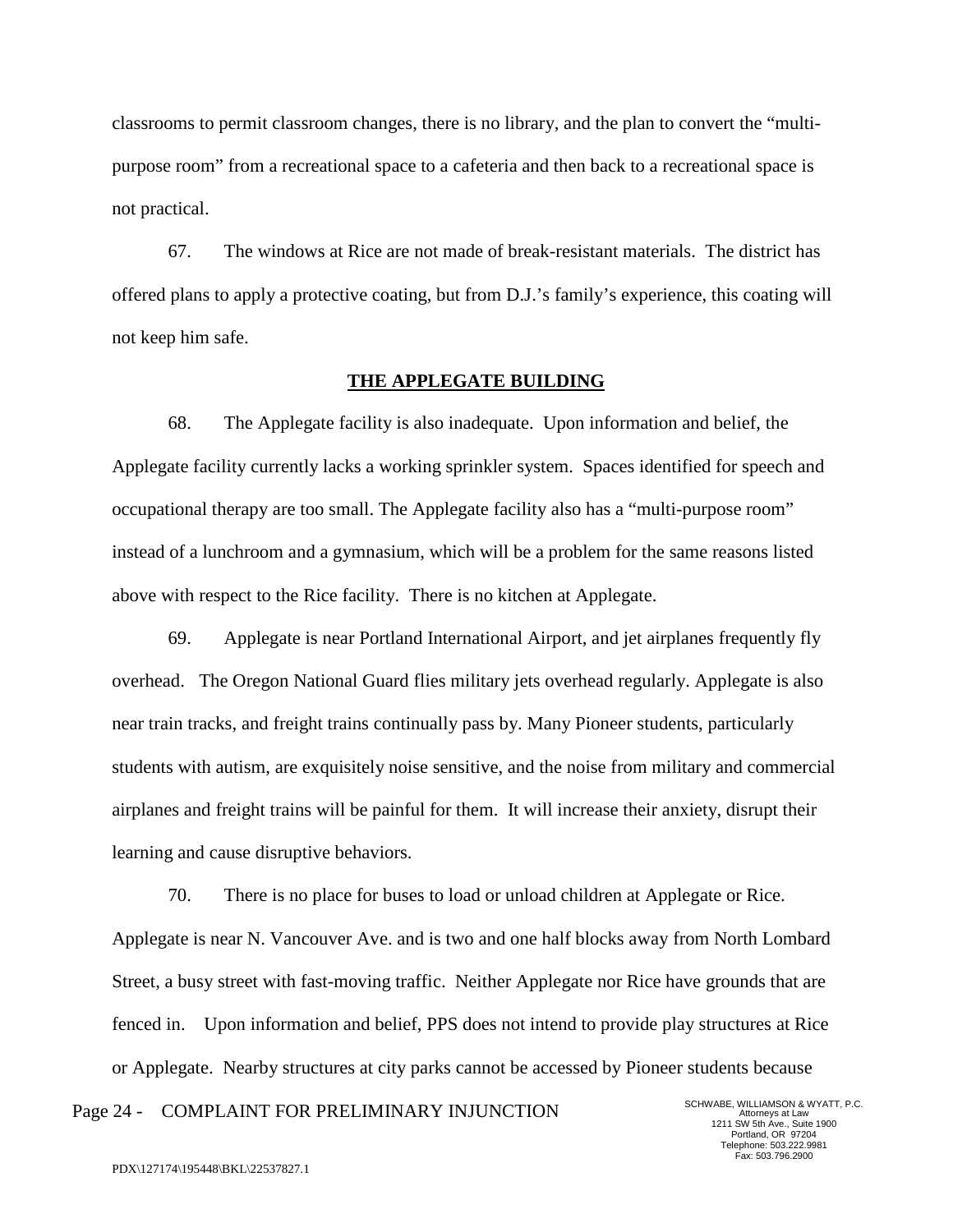they are not secure.

71. Students without disabilities in PPS have access to libraries, dedicated gymnasiums, play structures, and lunchrooms. Pioneer students now have access to a library, dedicated gymnasium, play structure, and lunchroom. Once Access is moved into Holladay/Youngson, Access students will enjoy the benefits of Holladay/Youngson's library, dedicated gymnasium, play structure, and lunchroom. Moving Pioneer students to Applegate and Rice will mean that students with disabilities are educated in inferior facilities and are denied the resources that students without disabilities receive.

72. Splitting Pioneer into two physical locations will mean that staff cannot serve both programs. Currently, the two Pioneer programs share certain staff because the Holladay and Youngson buildings adjoin one another. The program shares media staff, custodial staff, physical education staff, speech, and occupational therapists, a school nurse, therapeutic intervention coaches, classroom clinicians and social workers, para-educators, and administrative staff including secretaries and administrators. Splitting the program in two will require hiring separate staff for each program. PPS has never indicated any intent to hire adequate additional staff.

73. After the move, Pioneer students will lose the ability to staff a coffee cart or perform laundry duty, and will receive no vocational training opportunities whatsoever.

74. In additional to an utter failure to consider Pioneer students' needs, PPS made this decision without first considering how much it would cost and whether it could afford it. The cost of the renovations required by this change has since been determined as \$6.8 million dollars, but that number is based on a first draft of the proposal without detail, and does not include the costs of additional staffing or equipment. The district has not allocated any funds to this purpose,

Page 25 - COMPLAINT FOR PRELIMINARY INJUNCTION SCHWABE, WILLIAMSON & WYATT, P.C.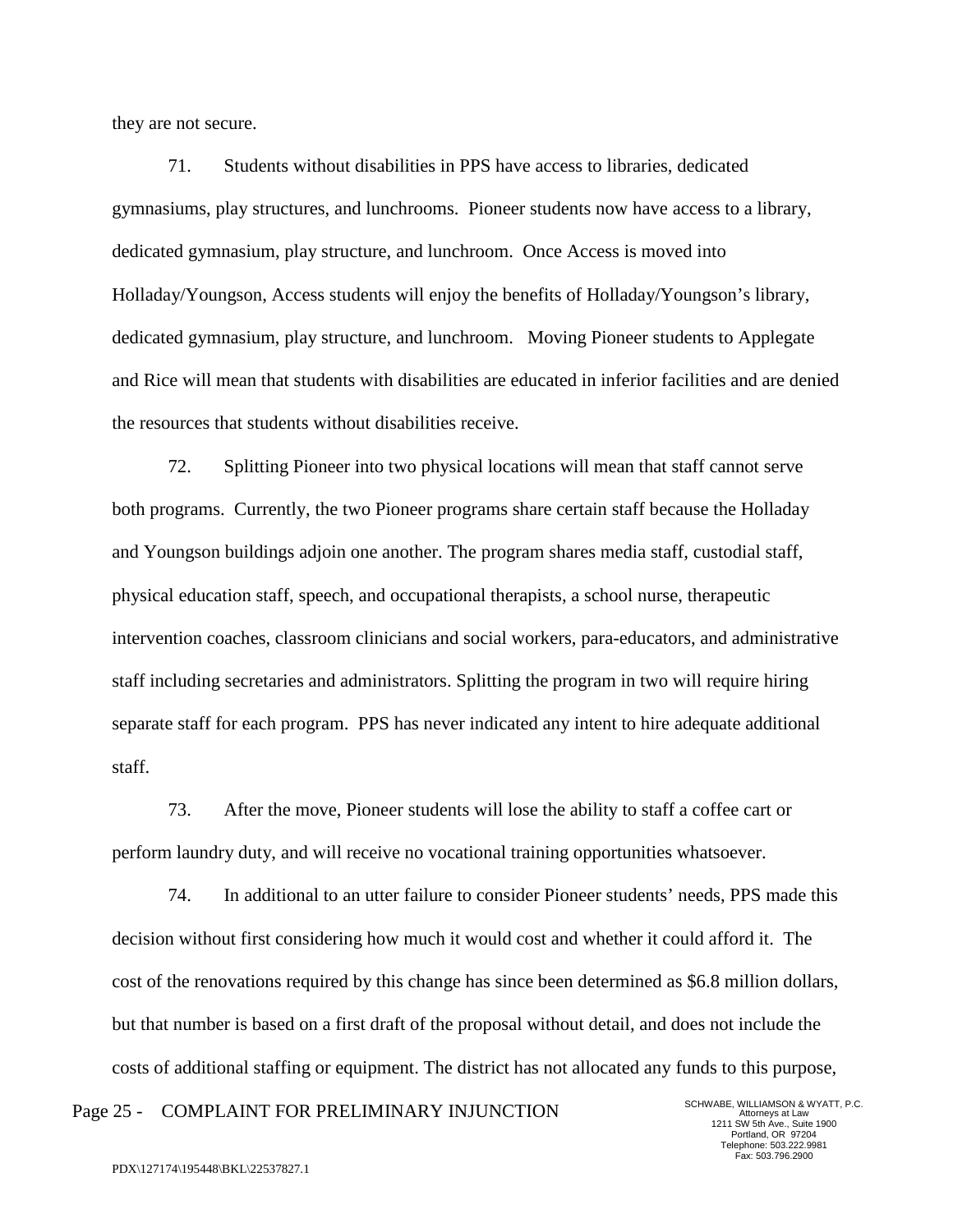and has no funds available for this purpose. District staff have proposed trying to borrow this money, and they have also proposed proceeding with the move without making any renovations, hiring the necessary additional staff, or purchasing the additional therapeutic equipment that will be needed. Exhibit D.

75. Neither Rice nor Applegate have been used as K-12 schools in years, and they are not zoned appropriately. Upon information and belief, PPS only realized this recently, and has only very recently begun applying for changes in zoning, and have not acquired permits for any renovations.

76. Upon information and belief, some PPS staff recognize that this plan is a bad one, and have proposed alternatives to Mr. Guerrero that would keep Pioneer in Holladay/Youngson and will also accommodate Access. Additionally, Access parents put together an extensive list of alternative placements for Access, none of which placed Access in the Holladay/Youngson complex. PPS has disregarded all of these alternatives without reviewing a single Pioneer child's individual education plan or considering the disabilities and accommodations needed by any Pioneer child.

#### **COUNT 1**

#### **(Violation of Title II of the Americans with Disabilities Act)**

77. Plaintiffs re-allege and incorporates by reference the preceding paragraphs, as if fully set forth herein.

78. Title II of the ADA, 42 U.S.C. § 12131 *et seq.* and the regulations promulgated there under, 28 C.F.R. § 35.130 protect persons from discrimination by public entities, including public school districts, on the basis of disability. The ADA also prohibits the exclusion of

Page 26 - COMPLAINT FOR PRELIMINARY INJUNCTION SCHWABE, WILLIAMSON & WYATT, P.C.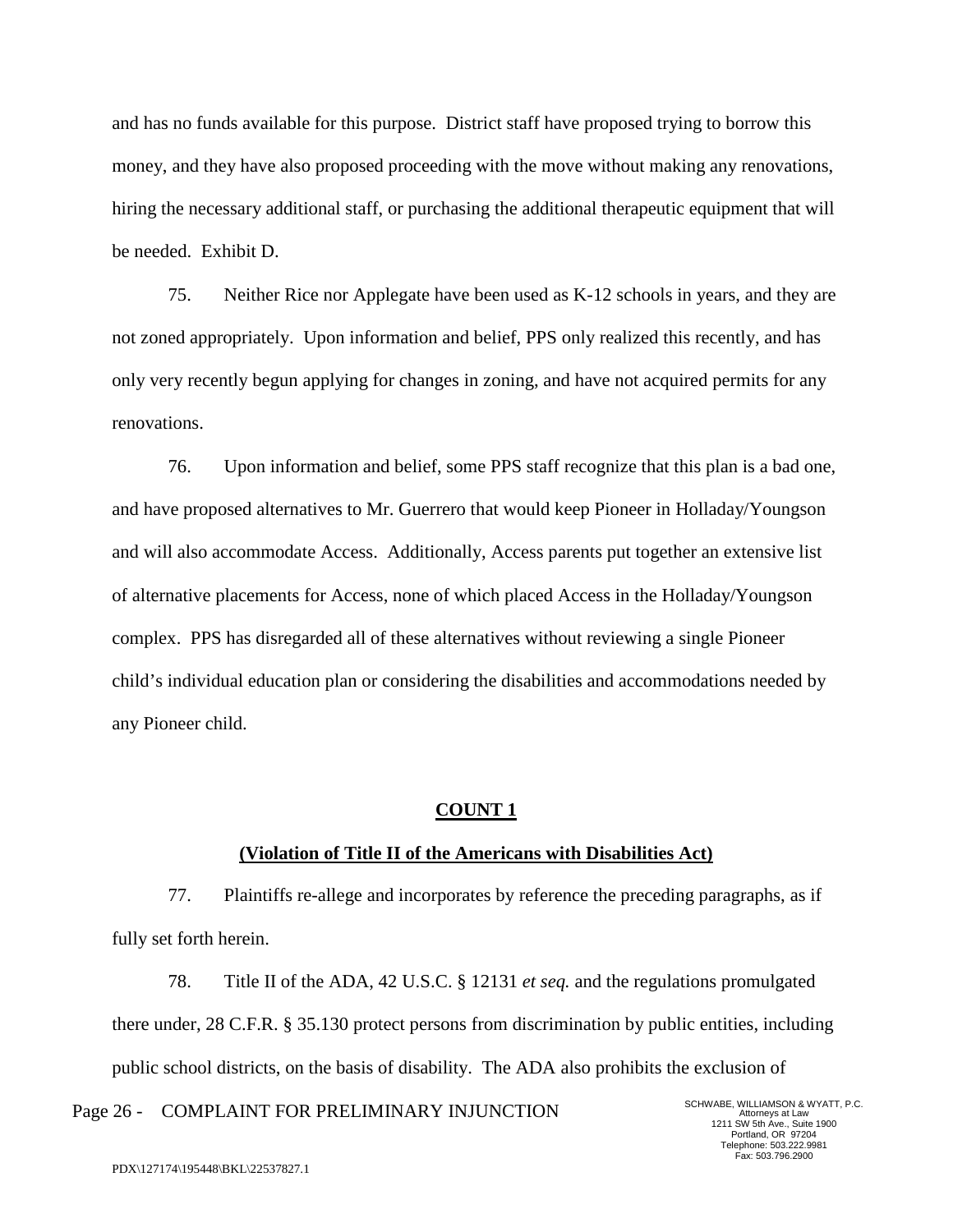disabled children from participation in, access to or being denied the benefits of services, programs, or activities of the public entity, or being subjected to discrimination by such entity because of their disability.

79. PPS is a public school district and is considered a public entity for purposes of the Title II of the ADA.

80. PPS is a recipient of federal funds and therefore is subject to Title II of the ADA.

81. PPS operates Pioneer School, a facility whose operation constitutes a program and services for ADA purposes.

82. Plaintiffs are "qualified individuals with disabilities" for the purposes of Title II of the ADA because they suffer from autism and other disabilities that substantially limit their major life activities of caring for themselves, performing manual tasks, seeing, hearing, eating, sleeping, speaking, learning, reading, concentrating, communicating, and working.

83. All Plaintiffs have a record of such impairments, and PPS regarded them as having such impairments.

84. In violation of Title II of the ADA, PPS failed to ensure that individuals with disabilities, such as the Plaintiffs, are not excluded from services, programs and activities.

85. As described above, Rice and Applegate do not have adequate space for calming, therapy, and de-escalation, lack library, kitchen, lunchroom, gymnasium, and other resources, and require that the Pioneer program be split up. All of these things present architectural barriers to Plaintiffs' access to educational services. By reason of PPS's failure to remove architectural barriers to access at Rice and Applegate so as to render them "accessible to and useable by" disabled persons, despite actual notice of the inaccessible conditions, as more specifically set forth hereinabove, and by their policy decisions and threats of removal from existing accessible

Page 27 - COMPLAINT FOR PRELIMINARY INJUNCTION SCHWABE, WILLIAMSON & WYATT, P.C.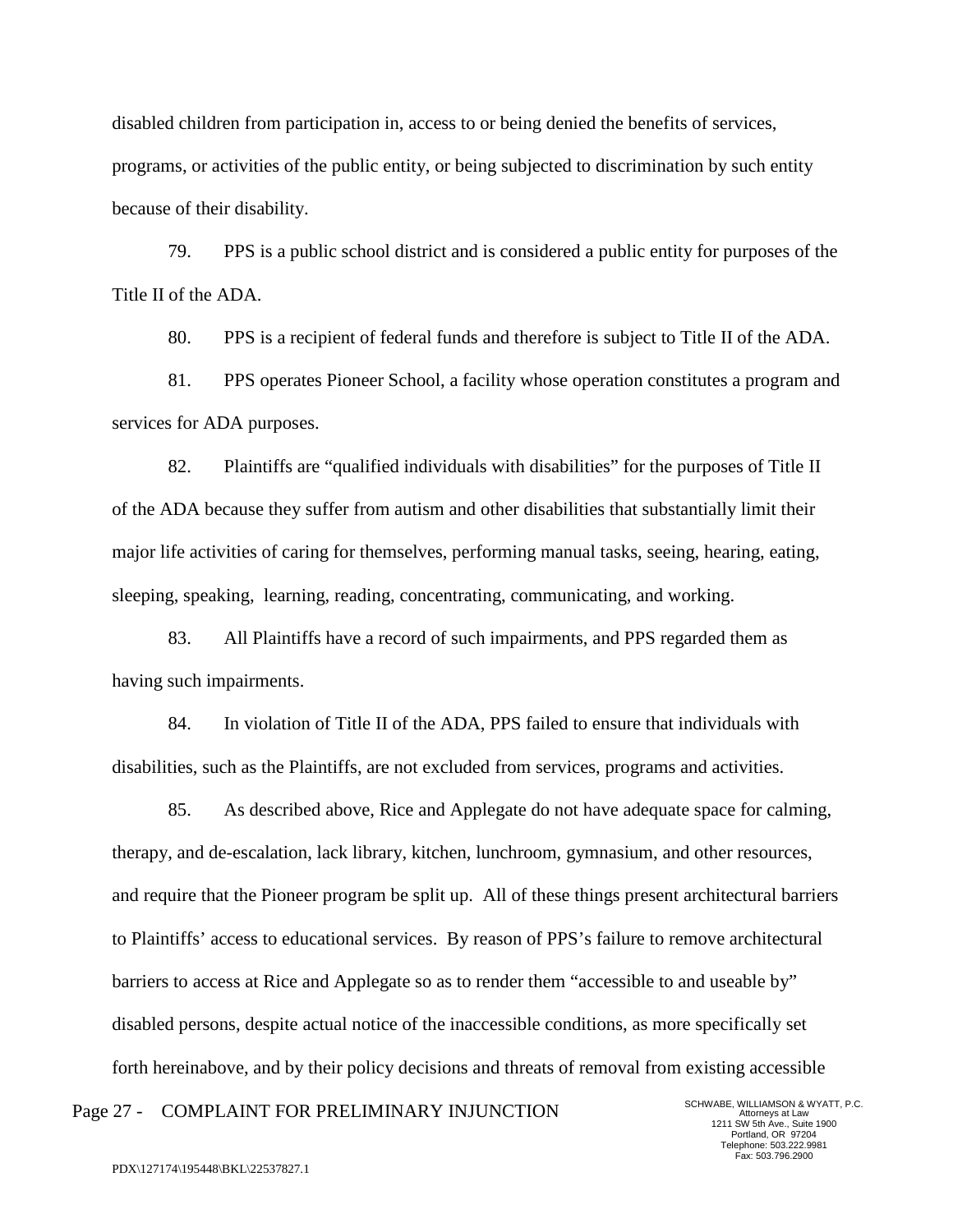facilities at Holladay/Youngson as above-described, PPS has intentionally discriminated against Plaintiffs in violation of Title II of the ADA.

86. On information and belief, to the date of the filing of this Complaint, PPS has no plans to make the facilities and property at Rice and Applegate as described herein accessible to and usable for disabled persons, as required by law, and have failed to allow Plaintiffs to remain in the existing facilities at Holladay/Youngson that are properly accessible.

87. The actions and inactions of PPS as set forth above displayed a total disregard for and a deliberate indifference to the Plaintiffs' federally protected rights under Title II of the ADA.

88. The actions and inactions of PPS as set forth above were effected in bad faith or gross misjudgment, and with legal malice demonstrated by a wanton and callous disregard for the statutory rights of the Plaintiffs and other similarly situated children who seek an appropriate educational environment.

89. As a direct and proximate result of PPS's acts and omissions, the Plaintiffs have suffered and will suffer injury, loss and damage including but not limited to mental anguish, embarrassment, humiliation, emotional distress, suffering, discomfort, and impairment of their personal dignity and right to be free from discrimination or interference with their statutory rights.

90. PPS discriminated against Plaintiffs based on their disabilities by excluding them from or denying them an equally effective opportunity to participate in or receipt of the benefits of PPS's services, programs, or activities, in violation of Title II of the ADA.

91. By moving Pioneer School to inferior facilities, PPS imposes oppressive and unreasonable requirements on the use of Pioneer School to educate students with disabilities who

Page 28 - COMPLAINT FOR PRELIMINARY INJUNCTION SCHWABE, WILLIAMSON & WYATT, P.C.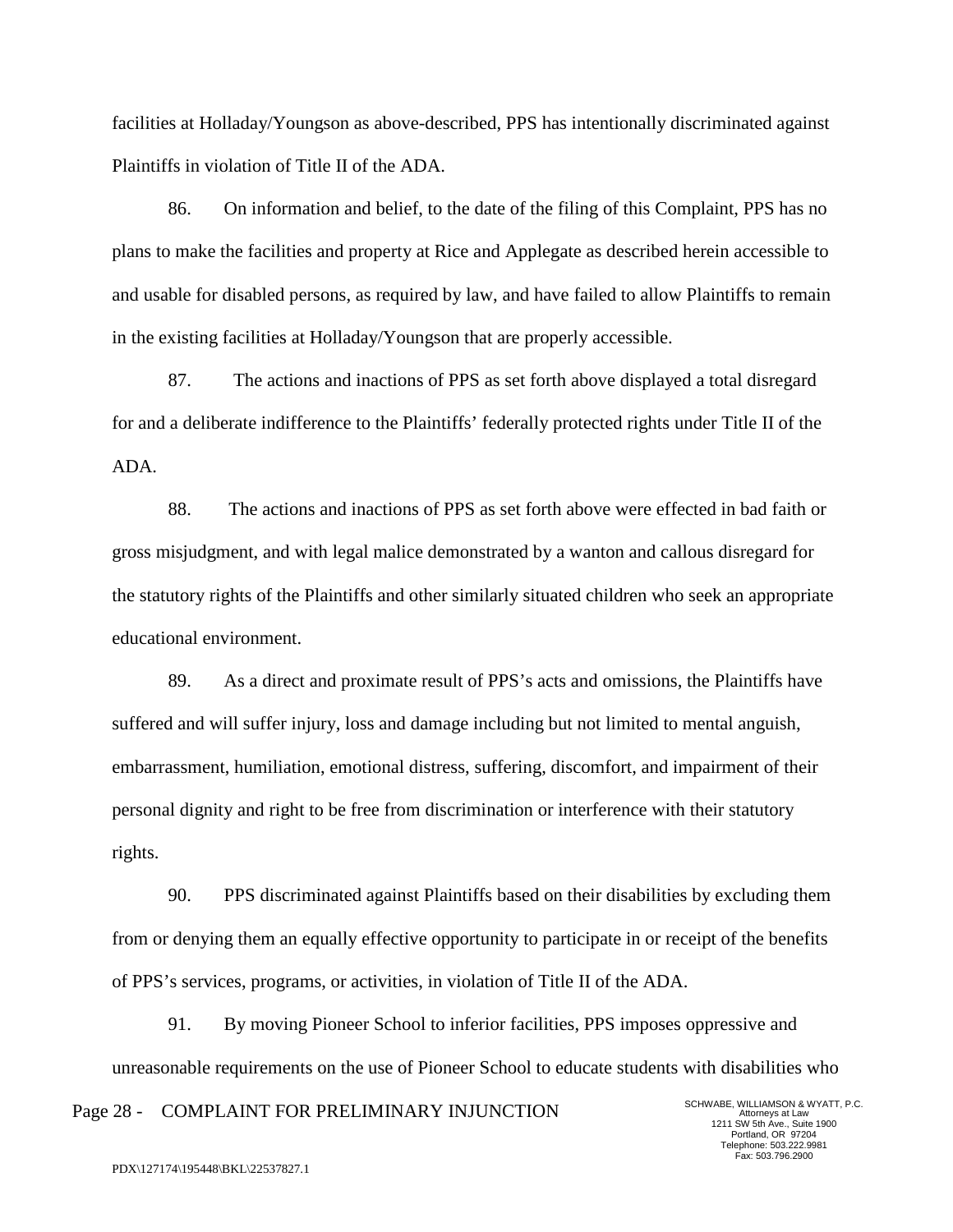require a dedicated school setting.

92. PPS's actions constitute intentional discrimination under Title II of the ADA.

93. The displacement of the Pioneer School has a disparate impact on individuals because of their disabilities, in violation of Title II of the ADA.

94. Unless PPS is enjoined from relocating Pioneer School to inadequate facilities, Plaintiffs will be irreparably harmed. They will be denied access to education.

95. Plaintiffs are entitled to injunctive relief against PPS, including, but not limited to, an order enjoining PPS from relocating the Pioneer School unless there are other facilities of similar size, convenience, and features available for use by disabled persons.

96. Pursuant to 42 U.S.C. §§ 1988 and 2000e-5, Plaintiffs are entitled to an award of attorneys' fees, expert witness fees and costs incurred.

## **COUNT II**

#### **(Violation of the Rehabilitation Act)**

97. Plaintiffs re-allege and incorporate by reference the preceding paragraphs as if fully set forth herein.

98. Section 504 of the Rehabilitation Act of 1973, 29 U.S.C. § 794, prohibits discrimination against people with disabilities by recipients of federal funding, and provides "no otherwise qualified handicapped individual . . . shall, solely by reason of her or his handicap, be excluded from participation in, be denied the benefits of, or be subjected to discrimination under any program or activity receiving federal financial assistance."

99. The regulations implementing § 504 of the Rehabilitation Act of 1973, 29 U.S.C. § 794(a), require PPS to provide Plaintiffs with an appropriate education with the provision of

Page 29 - COMPLAINT FOR PRELIMINARY INJUNCTION SCHWABE, WILLIAMSON & WYATT, P.C.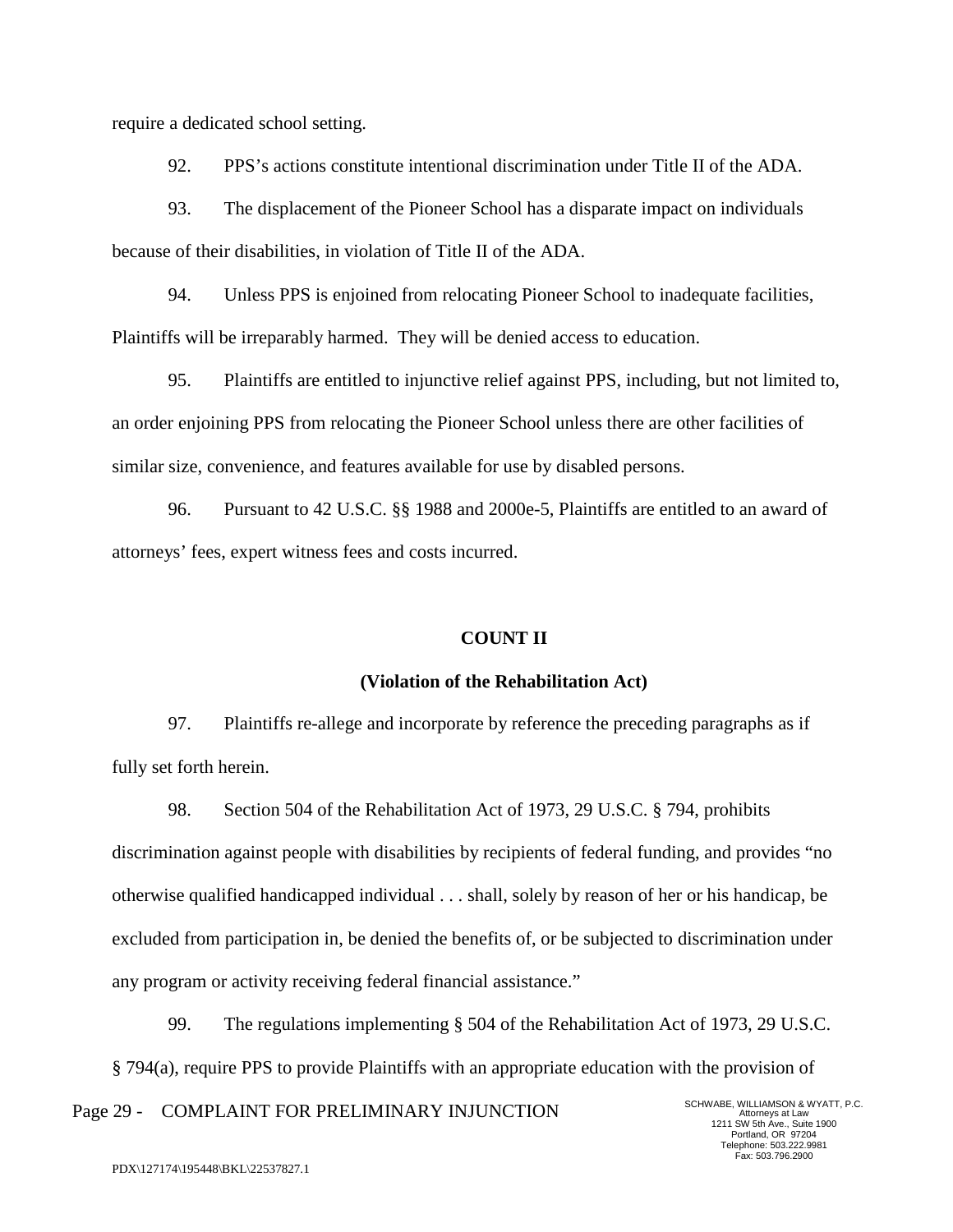regular or special education and related aids and services that are designed to meet individual educational needs of Plaintiffs and similarly situated students as the needs of non-handicapped students are met.

100. The regulations implementing § 504 require that each state that receives disbursements, including the state's political subdivisions such as local school districts, must ensure that all students with disabilities are given appropriate and necessary accommodations, pursuant to federal law and rules. To the degree that a policy or practice hinders honest consideration of a disabled student's unique and individualized needs, and fails to accommodate that child's disability and keep the student safe, it violates § 504.

101. PPS is a public school district and is considered a public entity for purposes of §504 of the Rehabilitation Act.

102. PPS is a recipient of federal funds and therefore is subject to § 504 of the Rehabilitation Act.

103. Plaintiffs meet the essential eligibility requirements for the receipt of services or the participation in programs or activities provided by PPS pursuant to § 504.

104. The actions and inactions of PPS as set forth above displayed a total disregard for and a deliberate indifference to the Plaintiffs' federally protected rights under Section 504 of the Rehabilitation Act.

105. The actions and inactions of PPS as set forth above were effected in bad faith or gross misjudgment, and with legal malice demonstrated by a wanton and callous disregard for the statutory rights of the Plaintiffs and other similarly situated children who seek an appropriate educational environment.

Page 30 - COMPLAINT FOR PRELIMINARY INJUNCTION 106. As a direct and proximate result of PPS's acts and omissions, the Plaintiffs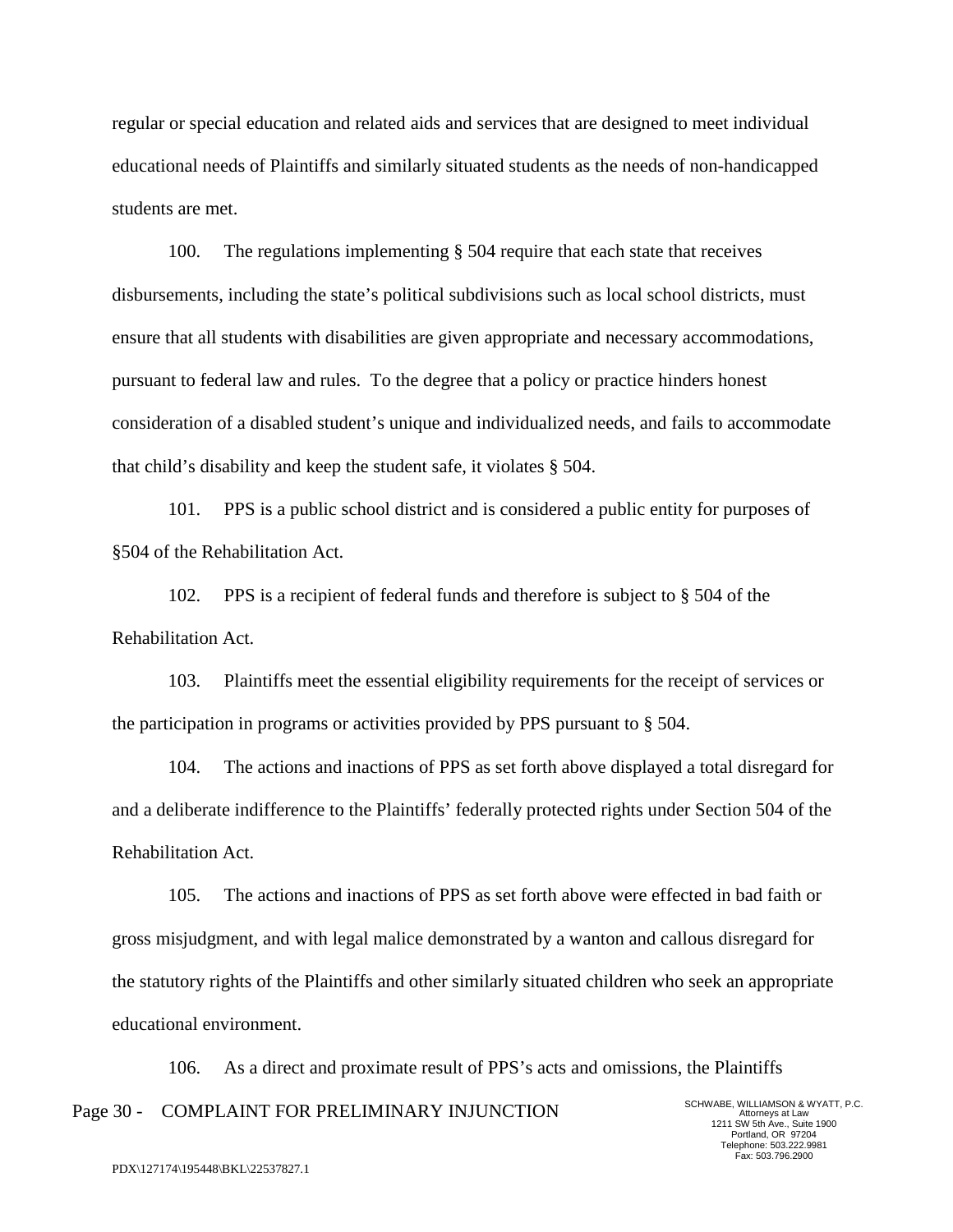suffered injury, loss and damage including but not limited to mental anguish, embarrassment, humiliation, emotional distress, suffering, and discomfort.

107. Plaintiffs have a need to, and which is to use the Pioneer School facilities complained of herein. Plaintiffs have no adequate remedy at law, and unless the relief requested herein is granted, Plaintiffs and other similarly situated disabled persons who have cause to use the buildings and facilities will suffer irreparable injury.

108. PPS's actions and omissions as described above violated Plaintiffs' rights under the Rehabilitation Act by excluding them or denying them the benefits of their services on the basis of a disability.

109. PPS intentionally discriminated against Plaintiffs through its actions and omissions alleged above by being aware of its obligations to address Plaintiffs' needs and federally protected rights, and by failing to act at a time when it was required to protect their rights.

110. Pursuant to Section 505 of the Rehabilitation Act, Plaintiffs are entitled to compensation for their damages and an award of attorneys' fees and costs.

## **PRAYER FOR RELIEF**

WHEREFORE, Plaintiffs respectfully request that the Court enter judgment in their favor against PPS, granting the following relief:

A. A preliminary and permanent injunction enjoining PPS from moving Pioneer School to any physical location that is not of similar size, convenience, safety, and features available for use by disabled persons to Holladay/Youngson, or to any facilities inferior to those offered to non-disabled students;

Page 31 - COMPLAINT FOR PRELIMINARY INJUNCTION B. An award of attorneys' fees, witness fees, and costs incurred pursuant to 42 U.S.C. §§